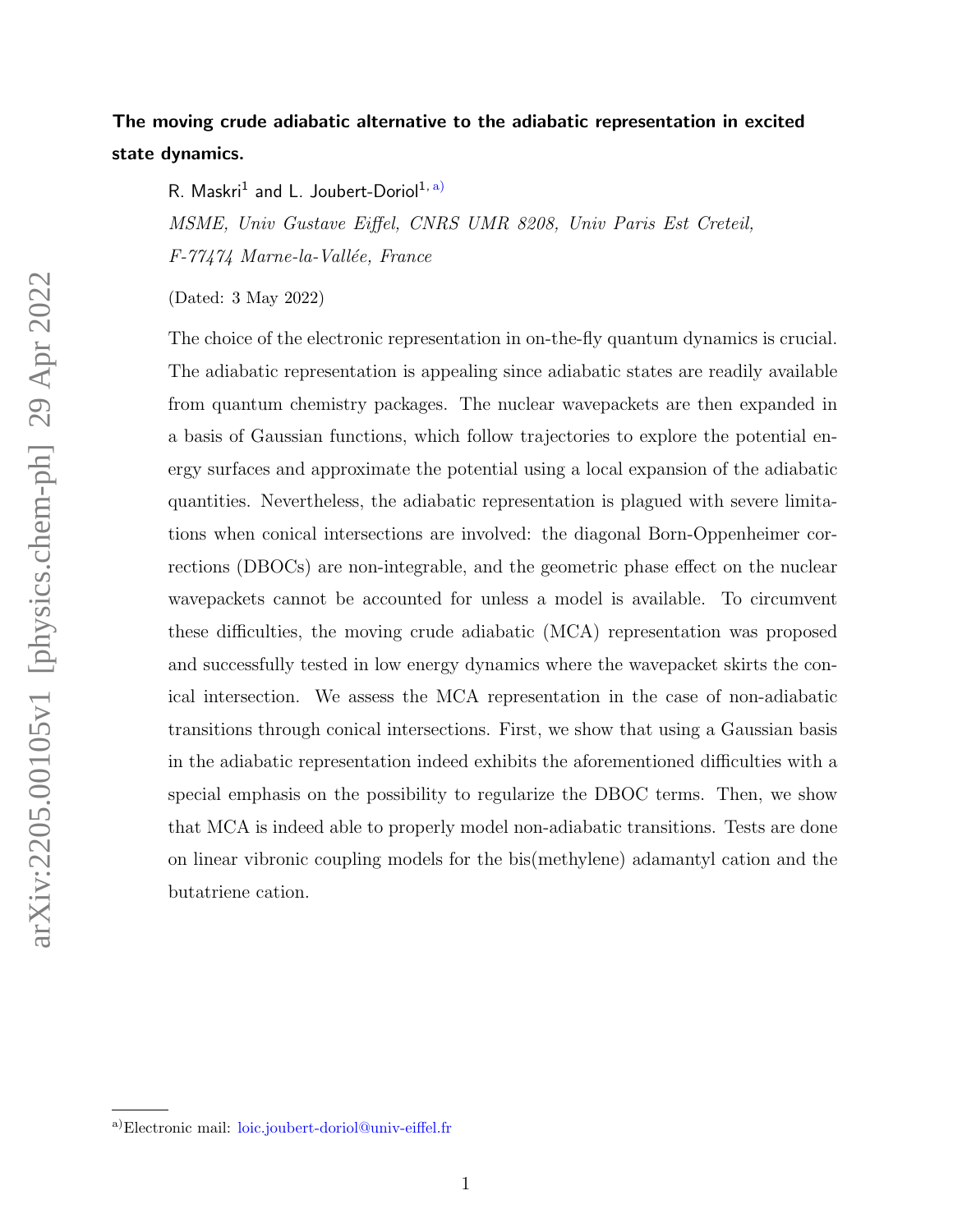# I. INTRODUCTION

The Born-Oppenheimer approximation is a cornerstone of chemistry that greatly simplifies the analysis of molecular systems by defining electronic adiabatic states and confining the system in one of these states. Nevertheless, this approximation regularly fails in describing photochemistry, particularly in regions of the potential energy surfaces where the adiabatic states become degenerate and form the commonly encountered conical intersections  $(CIs)^{1,2}$  $(CIs)^{1,2}$  $(CIs)^{1,2}$  $(CIs)^{1,2}$ . Indeed, the non-adiabatic couplings that are neglected in the Born-Oppenheimer approximation can become arbitrarily large close to a  $CI^{2-4}$  $CI^{2-4}$  $CI^{2-4}$  and break the Born-Oppenheimer approximation. In this case one may believe that including the missing couplings should be sufficient to recover the exact description, but this is not completely true. A first difficulty comes from the fact that the non-adiabatic couplings diverge at the CIs. Hence, all the non-adiabatic coupling terms may not be integrable over the chosen basis and can lead to numerical instabilities. Another difficulty is that an extra geometric phase (GP) attached to the adiabatic states appears upon encircling the  $\text{CIs}^{5-8}$  $\text{CIs}^{5-8}$  $\text{CIs}^{5-8}$ . The GP implies that adiabatic states have a double-valued boundary condition when revolving around the CI, and so must be the boundary condition on the nuclear wavepackets in order to recover a single valued total molecular wavefunction<sup>[6,](#page-16-4)[9](#page-16-5)</sup>. Overlooking this GP was found to severely impact the resulting dynamics<sup>[10–](#page-16-6)[14](#page-17-0)</sup>. Not accounting for GP diminishes the transition probability in in-ternal conversion processes<sup>[15,](#page-17-1)[16](#page-17-2)</sup>. Even in a low energy regime, when the nuclear wavepacket encircles but does not necessarily have enough energy to reach the CI, the extra GP-induced interference causes appearance of a nodal plane in the nuclear wavepacket<sup>[11,](#page-16-7)[17](#page-17-3)[,18](#page-17-4)</sup> that can diminish population transfer around a CI or even localize the wavepacket on one side of the  $\text{CI}^{12,18-20}.$  $\text{CI}^{12,18-20}.$  $\text{CI}^{12,18-20}.$  $\text{CI}^{12,18-20}.$ 

Non-adiabatic dynamics is often described using quantum-classical methods, such as sur-face hopping<sup>[21](#page-17-6)</sup> or using the exact factorization approach<sup>[22](#page-17-7)</sup>. Regions containing CIs are known to exhibit strong quantum effects due to the strong electron-nuclear couplings, for instance the aforementioned GP-induced interference<sup>[11](#page-16-7)[,18,](#page-17-4)[19](#page-17-8)</sup>. A full quantum approach is then necessary to properly account for these quantum effects. Usual approaches for such simulations use a multiconfiguration expansion in combination with multidimensional grids (see for example the multi configuration time dependent Hartree (MCTDH) method<sup>[23](#page-17-9)[,24](#page-18-0)</sup>). Some drawback of these methods are the necessity of generating a model Hamiltonian be-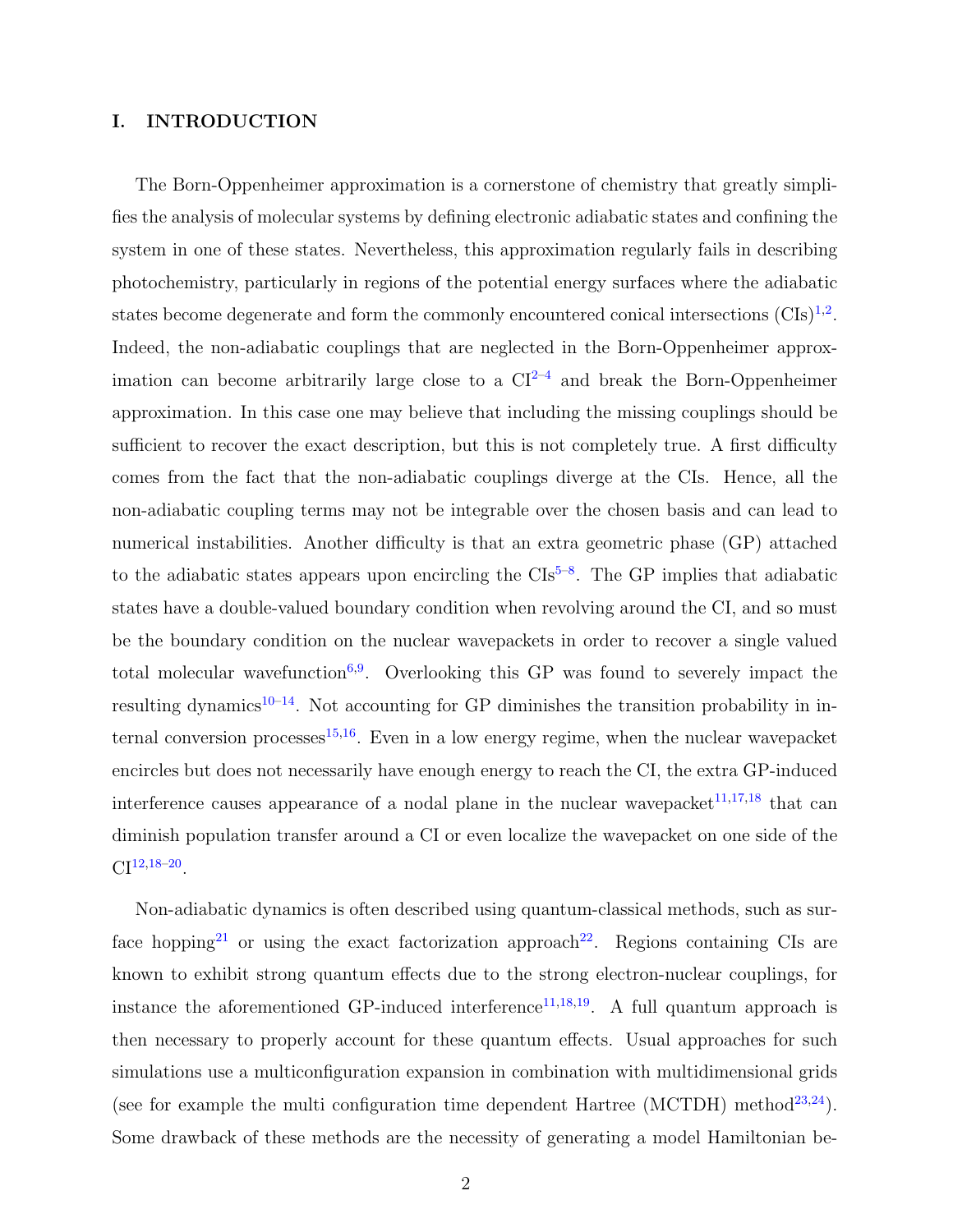forehand, and the fact that grid-based methods scale exponentially with the number of dimensions. Both limitations can be addressed using another common representation of the nuclear wavepackets employing an expansion in terms of time-dependent Gaussian func-tions<sup>[25](#page-18-1)[–33](#page-18-2)</sup>. This representation has the strong advantage that it avoids evaluation of the Hamiltonian integrals over multidimensional grid by using Gaussian integration when possible, or by utilizing a local approximation motivated by the fact that Gaussian functions have a limited spatial extension. This approach is particularly useful for on-the-fly simulation of molecular systems for which the potential energy surfaces are not known analytically (see for instance the integrals' approximations described in Refs. [34–](#page-18-3)[36\)](#page-19-0). However, a severe drawback of the Gaussian expansion is that Gaussian functions are not double-valued functions. A general approach to solve this difficulty is to remove the GP from the adiabatic states by using an extra phase factor<sup>[6](#page-16-4)</sup>. Nevertheless, choosing the right phase factor requires prior knowledge of the CIs locations. However, their locations are generally not known in on-the-fly simulations of real molecular systems. Thus, it is not always possible to cancel the GP of the adiabatic states<sup>[37](#page-19-1)</sup>. Another drawback comes from the fact that the diagonal elements of the non-adiabatic coupling matrix, also known as diagonal Born-Oppenheimer corrections (DBOCs), are not often calculated in electronic structure packages and are fur-thermore non-integrable unless special basis functions are utilized<sup>[38](#page-19-2)[,39](#page-19-3)</sup>. Thus, DBOCs are also often overlooked. Despite these difficulties, time-dependent Gaussian functions are very often employed in non-adiabatic dynamics for the advantages they provide in on-the-fly quantum dynamics.

The difficulties appearing at CIs can in principle be resolved by applying a diabatization of the electronic states<sup>[40](#page-19-4)</sup>. However, only approximate quasi-diabatization are possible<sup>[32](#page-18-4)[,36](#page-19-0)[,41,](#page-19-5)[42](#page-19-6)</sup>, which introduce an additional source of error. Here, we focus on an alternative representation of the electronic states: the moving crude adiabatic (MCA) representation<sup>[43–](#page-19-7)[45](#page-19-8)</sup>. In the MCA representation, the electronic states are solution of the electronic time-independent Schrödinger equation only at the Gaussians' center. Such electronic states do not depend on the nuclear coordinates anymore but rather on the Gaussians' center that are simply timedependent parameters. Consequently, these states are time-dependent diabatic states, and they do not exhibit GP by construction (they are single-valued, as opposed to the adiabatic states). Hence, the nuclear components are also single-valued, and the single-valuedness of the Gaussian basis functions does not pose any problem (in opposition to the adiabatic case).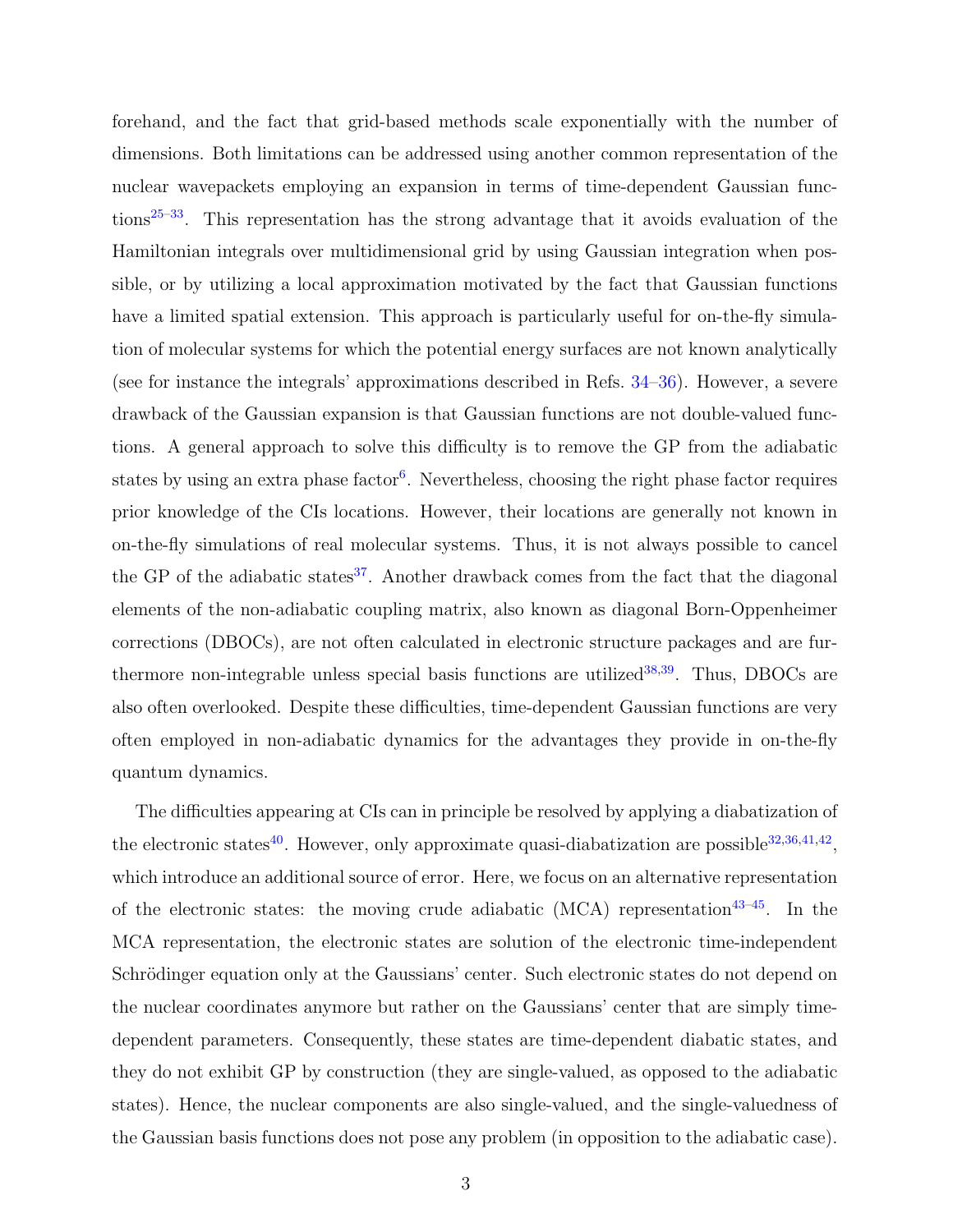Using MCA states was found to properly account for GP effects in low energy dynamics in adiabatic representation<sup>[44](#page-19-9)</sup>, where the extra GP-induced interference causes appearance of a nodal plane in the adiabatic nuclear wavepackets $18,44$  $18,44$ . On contrary, the MCA states were not yet tested in the regime of non-adiabatic transitions, where GP participates in enhancing interstate population transfer in the adiabatic representation. Furthermore, the MCA states do not produce non-adiabatic couplings, including DBOC, which is also a powerful advantage for the numerical stability of the simulations.

In this paper, we study the ability of the MCA representation to properly describe the non-adiabatic transitions with a special emphasis on the role of GP and DBOC in the adiabatic representation. The role of GP in this context was found to be twofold: i) it 'compensates for repulsion caused by the DBOC'[15](#page-17-1) and thus facilitates the wavefunction to reach the CI region of large non-adiabatic couplings, and ii) 'it enhances transfer probability for a component of a nuclear wave-packet that corresponds to the zero eigenvalue of the [angular momentum] operator defined with respect to the CI point<sup>[15](#page-17-1)</sup>. The first effect, compensation of DBOC, was illustrated on the electron transfer dynamics of the bis(methylene) adamantyl cation (BMA), while the second, enhancement of probability transfer, was best illustrated by the dynamics of the butatriene cation. In the spirit of ref. [15,](#page-17-1) we start by exhibiting that employing double-valued adiabatic states with nuclear components that are single-valued overlooks the GP such that the resulting dynamics can deviate from the exact result. Then, we numerically expose the ability of the MCA representation to describe the exact dynamics well. We employ the Full Multiple Spawning approach to evolve the Gaussian basis functions<sup>[46](#page-20-0)</sup> with classically evolving Gaussian centers<sup>[47](#page-20-1)</sup>.

The rest of the paper is organized as follows. The theory associated to the adiabatic and MCA representations combined with a Gaussian basis for the nuclei is described in Sec. [II.](#page-4-0) The computational details are given in Sec. [III.](#page-6-0) Section [IV](#page-8-0) contains the results and the discussion. The last section, Sec. [V,](#page-12-0) concludes this paper.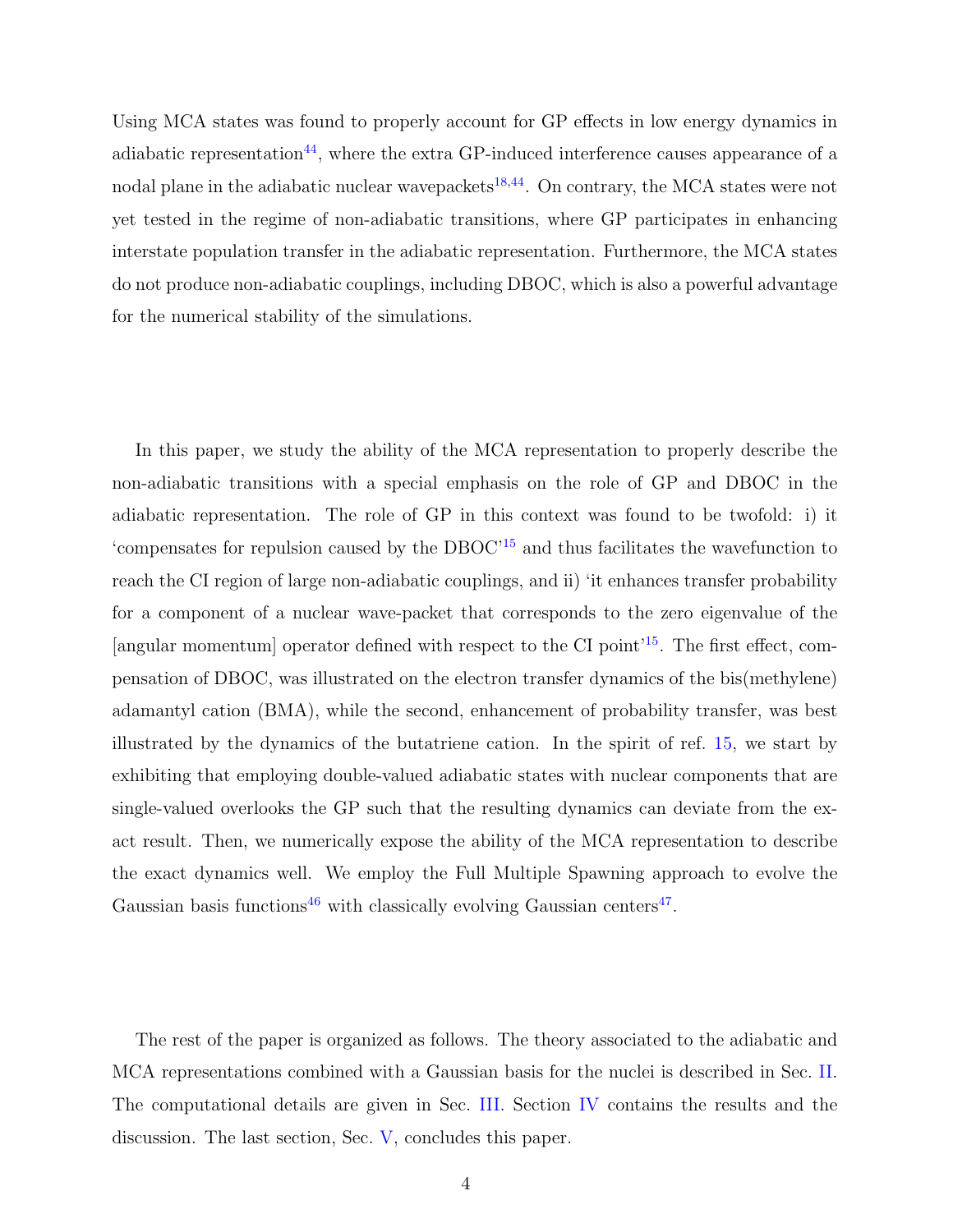# <span id="page-4-0"></span>II. THEORY

#### <span id="page-4-2"></span>A. The general adiabatic approach for Gaussian expansions

The adiabatic representation is defined by its set of electronic adiabatic states  $\{|\varphi_s(\mathbf{X})\rangle; s =$  $(0, 1, \dots\},\$  which are eigenstates of the electronic Hamiltonian  $\hat{H}_e(\mathbf{X})$ :

$$
\hat{H}_e(\mathbf{X}) \left| \varphi_s(\mathbf{X}) \right\rangle = \varepsilon_s(\mathbf{X}) \left| \varphi_s(\mathbf{X}) \right\rangle, \tag{1}
$$

where  $\{\varepsilon_s(\mathbf{X})\}$  are the adiabatic potential energy surfaces. Here **x** represents the massweighted nuclear coordinates and the hat indicates an abstract operator in the Hilbert space of the electrons. Projecting the molecular wavefunction  $|\Psi(\mathbf{X},t)\rangle$  on this basis gives the Born-Oppenheimer expansion<sup>[48](#page-20-2)</sup>, which is the starting point of many applications in chemistry:

<span id="page-4-1"></span>
$$
|\Psi(\mathbf{X},t)\rangle = \sum_{s} |\varphi_{s}(\mathbf{X})\rangle \chi_{s}(\mathbf{X},t), \qquad (2)
$$

where  $\chi_s(\mathbf{X},t)$  is the nuclear wavepacket that evolves on the s<sup>th</sup> electronic adiabatic state. In the rest of the paper, we assume atomic units and, unless stated otherwise, we drop the nuclear coordinate dependence for the sake of clarity.

The nuclear component are then obtained as a solution of the time-dependent Schrödinger with the Hamiltonian given by  $48$ 

$$
H_{ss'}^{DV} = \left[ -\frac{1}{2} \nabla^t \nabla + \varepsilon_s \right] \delta_{ss'} - \frac{1}{2} \left[ \tau_{ss'}^t \nabla + \nabla^t \tau_{ss'} + \sum_r \tau_{sr}^t \tau_{rs'} \right]. \tag{3}
$$

where  $\nabla$  is the gradient associated to the mass-weighted nuclear coordinates,  $\tau_{ss'}$  =  $\langle \varphi_s | \nabla \varphi_{s'} \rangle$  is the non-adiabatic coupling vector, and we used bold face letters for vectors and matrices with the superscript  $'t'$  to indicate transposition. For the numerical solution, we expand  $\chi_s(t)$  as a linear combination of  $N_s$  Gaussian functions  $\{g(\mathbf{X}; \mathbf{Q}_{sk}(t), \mathbf{P}_{sk}(t)); k =$  $1, \ldots, N_s$  on state s where  $\mathbf{Q}_{sk}(t)$  and  $\mathbf{P}_{sk}(t)$  are time-dependent parameters encoding the centers and the momenta of the Gaussians respectively. The total wavefunction should now read

$$
|\Psi(t)\rangle = \sum_{s} \sum_{k}^{N_s} C_{sk}(t) |\varphi_s\rangle g(\mathbf{Q}_{sk}(t), \mathbf{P}_{sk}(t)),
$$
\n(4)

where  ${C_{sk}(t)}$  are expansion coefficients that depend only on time. However, for molecules in vacuum, the electronic Hamiltonian is real, and the adiabatic states are generally chosen to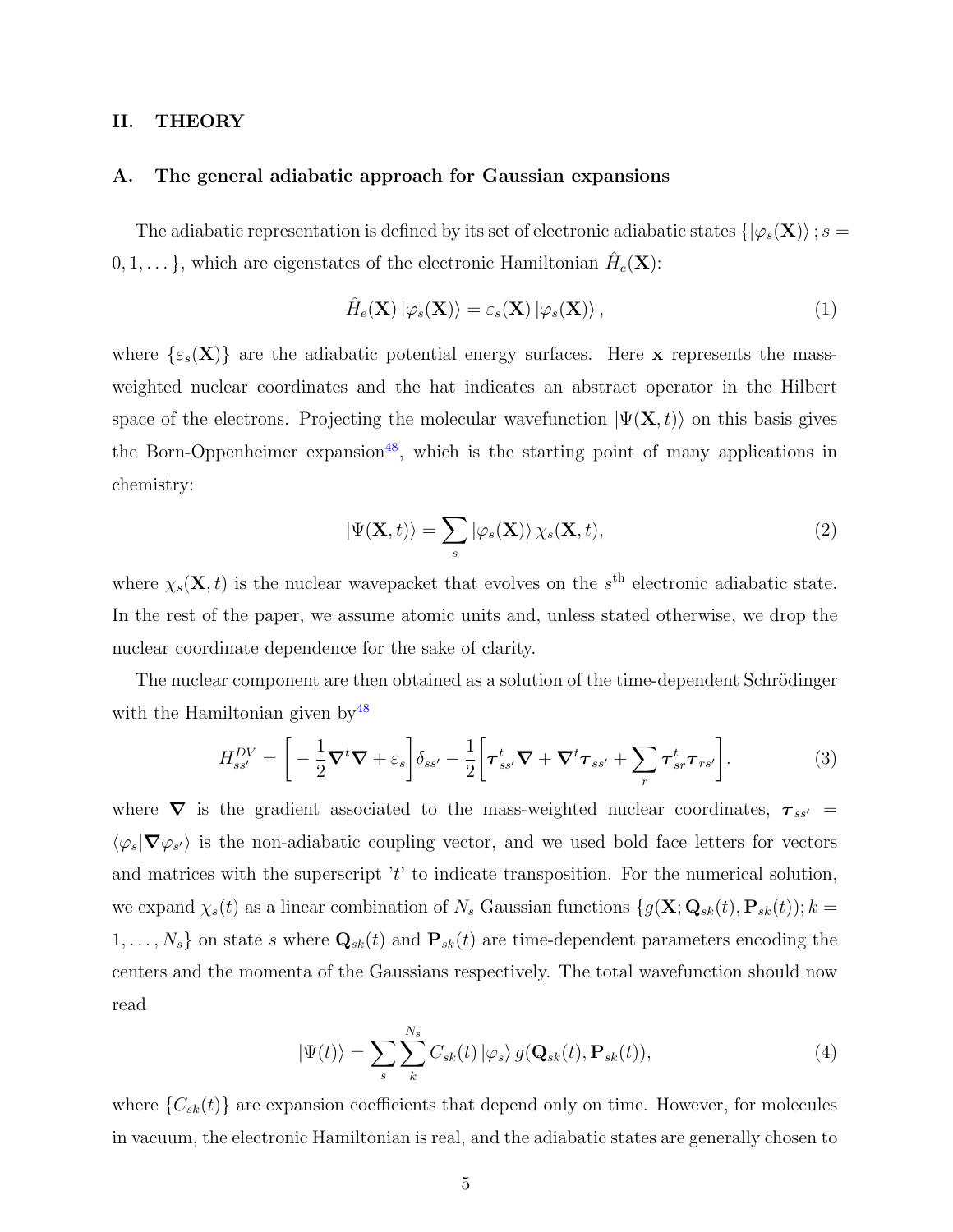be real too. In this case, adiabatic electronic states acquire a GP when encircling CIs, which makes them double-valued with respect to revolving around CIs in the nuclear coordinates space. Since the molecular wavefunction is single-valued, it is clear from Eq. [2](#page-4-1) that, if  $|\varphi_s\rangle$ has double-valued boundary conditions, then the nuclear components are double-valued too since  $\chi_s(t) = \langle \varphi_s | \Psi(t) \rangle$ . But linear combination using Gaussian functions cannot exhibit these double-valued boundary conditions, because Gaussian functions are single-valued by construction. One way around this difficulty is to compensate the double-valuedness by attaching a double-valued phase factor  $e^{i\alpha_s}$  that depends only on **X** to the adiabatic nuclear components<sup>[6](#page-16-4)</sup>. Then,  $e^{-i\alpha_s}\chi_s(t)$  is also single-valued and can be expanded using Gaussian functions. With this transformation, the molecular Hamiltonian for these single-valued nuclear components takes the following form

<span id="page-5-0"></span>
$$
H_{ss'}^{SV} = e^{-i\alpha_s} H_{ss'}^{DV} e^{i\alpha_{s'}} = \left[ -\frac{1}{2} \nabla^t \nabla + \varepsilon_s \right] \delta_{ss'} - \frac{1}{2} \left[ \tau_{ss'}^t \nabla + \nabla^t \tau_{ss'} + \sum_r \tau_{sr}^t \tau_{rs'} \right] e^{i(\alpha_{s'} - \alpha_s)} - \frac{1}{2} \left[ \nu_s^t \nu_s + \nabla^t \nu_s + \nu_s^t \nabla \right] \delta_{ss'} - \frac{1}{2} \left[ \tau_{ss'}^t \nu_{s'} + \nu_s^t \tau_{ss'} \right] e^{i(\alpha_{s'} - \alpha_s)},
$$
(5)

where  $v_s = (i\nabla a_s)$ . This Hamiltonian can be compared to the more familiar one in the double-valued real adiabatic basis,  $\mathbf{H}^{DV}$ , where all phases  $\{\alpha_s\}$  can be considered constant and equal. Unfortunately, the functional form of the phases  $\{\alpha_s\}$  is not generally known for real systems. In this case, the double-valuedness of the nuclear components  $\chi_s$  is often overlooked and  $\mathbf{H}^{DV}$  is utilized even if the nuclear wavepackets are expanded on a Gaussian basis.

The second difficulty comes from the DBOC-related term  $\tau_{sr}^t \tau_{rs}$  when the states r and s are degenerate. These terms can be expressed as

<span id="page-5-1"></span>
$$
\tau_{sr}^t \tau_{rs} = -\frac{|\langle \varphi_s | \boldsymbol{\nabla} \hat{H}_e | \varphi_r \rangle|^2}{(\varepsilon_r - \varepsilon_s)^2},\tag{6}
$$

which shows that they become singular at CIs. These singularities are known to be non-integrable for basis functions having non-zero populations at CIs<sup>[38](#page-19-2)</sup>. This non-integrability can be shown for Gaussian functions using a local expansion of the molecular Hamiltonian in the vicinity of a CI. Indeed, when the problematic terms are integrated with Gaussian functions over the full nuclear coordinate space, they give rise to a logarithmic divergence as exposed in App. [V.](#page-13-0) To allow for integration, we add a regularization parameter by sub-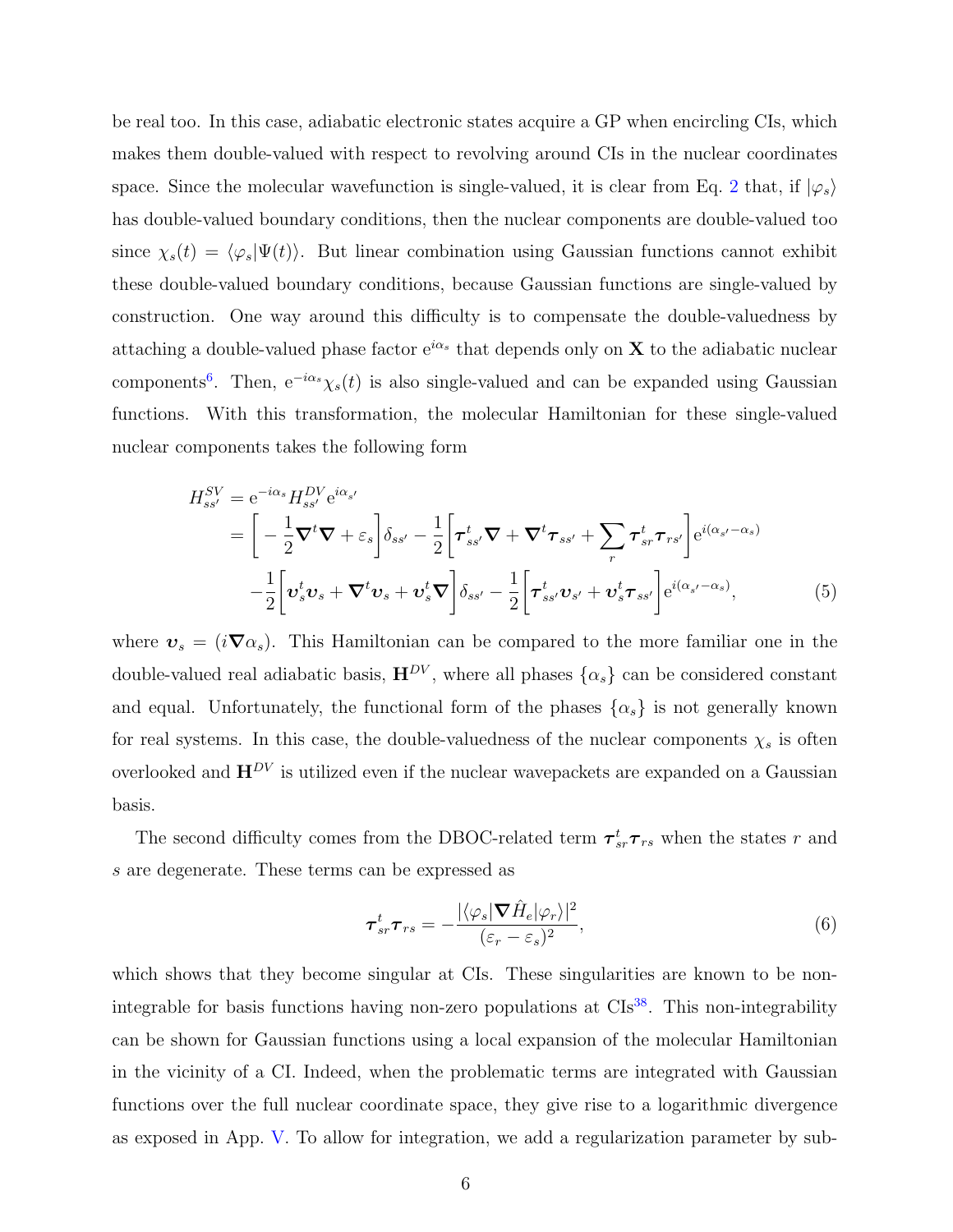stituting the square of the energy difference  $(\varepsilon_r - \varepsilon_s)^2$  by  $(\varepsilon_r - \varepsilon_s)^2 + \eta$  where  $\eta$  is a small real positive number (see App. [V](#page-13-0) for more details).

### B. The moving crude adiabatic representation

The situation is different in the MCA representation. The electronic states are no more adiabatic but instead solve the electronic Schrödinger equation only at one nuclear geometry, which is chosen to be the centers of the Gaussian functions  $\{Q_{sk}(t)\}\$ :

$$
\hat{H}_e(\mathbf{Q}_{sk}(t)) |\varphi_s(\mathbf{Q}_{sk}(t))\rangle = \varepsilon_s(\mathbf{Q}_{sk}(t)) |\varphi_s(\mathbf{Q}_{sk}(t))\rangle. \tag{7}
$$

The molecular wavefunction now reads

$$
|\Psi(t)\rangle = \sum_{s} \sum_{k}^{N_s} C_{sk}(t) |\varphi_s(\mathbf{Q}_{sk}(t))\rangle g(\mathbf{Q}_{sk}(t), \mathbf{P}_{sk}(t)),
$$
\n(8)

and the molecular Hamiltonian

$$
H_{ss',kl}^{MCA} = -\frac{1}{2} \langle \varphi_s(\mathbf{Q}_{sk}(t)) | \varphi_{s'}(\mathbf{Q}_{s'l}(t)) \rangle \nabla^t \nabla + \langle \varphi_s(\mathbf{Q}_{sk}(t)) | \hat{H}_e | \varphi_{s'}(\mathbf{Q}_{s'l}(t)) \rangle. \tag{9}
$$

This last Hamiltonian is different from the Hamiltonians using adiabatic states (Eqs. [\(5](#page-5-0)[-6\)](#page-5-1)) in the sense there are no non-adiabatic couplings  $\tau_{ss'}$  involved. This is due to the fact that MCA states do not depend on the nuclear coordinates and are therefore strictly diabatic. Therefore, there are no terms in the Hamiltonian that are non-integrable with a Gaussian basis. Another strong advantage is that, since the MCA states do not depend on the nuclear coordinates, they are single-valued in the nuclear coordinates space by construction. Hence, Gaussian functions can be employed for the expansion of the nuclear wavepackets.

#### <span id="page-6-0"></span>III. COMPUTATIONAL DETAILS

## A. Hamiltonian models

We utilize 2-dimensional 2-state linear vibronic coupling models to simulate the electron transfers in BMA and in the butatriene cation. The general form of the model is given in the diabatic representation and in mass and frequency weighted coordinates

<span id="page-6-1"></span>
$$
\mathbf{H}^{dia} = -\frac{1}{2} \nabla^t \boldsymbol{\omega} \nabla \left( \begin{smallmatrix} 1 & 0 \\ 0 & 1 \end{smallmatrix} \right) + \mathbf{H}_e,\tag{10}
$$

$$
\mathbf{H}_{e} = \frac{1}{2} \left[ \left( \mathbf{X}^{t} \boldsymbol{\omega} \mathbf{X} + \mathbf{X}^{t} \boldsymbol{\sigma} + \epsilon_{\sigma} \right) \left( \begin{smallmatrix} 1 & 0 \\ 0 & 1 \end{smallmatrix} \right) + \left( \mathbf{X}^{t} \boldsymbol{\kappa} + \epsilon_{\kappa} \right) \left( \begin{smallmatrix} -1 & 0 \\ 0 & 1 \end{smallmatrix} \right) + \left( \mathbf{X}^{t} \boldsymbol{\lambda} + \epsilon_{\lambda} \right) \left( \begin{smallmatrix} 0 & 1 \\ 1 & 0 \end{smallmatrix} \right) \right]. \tag{11}
$$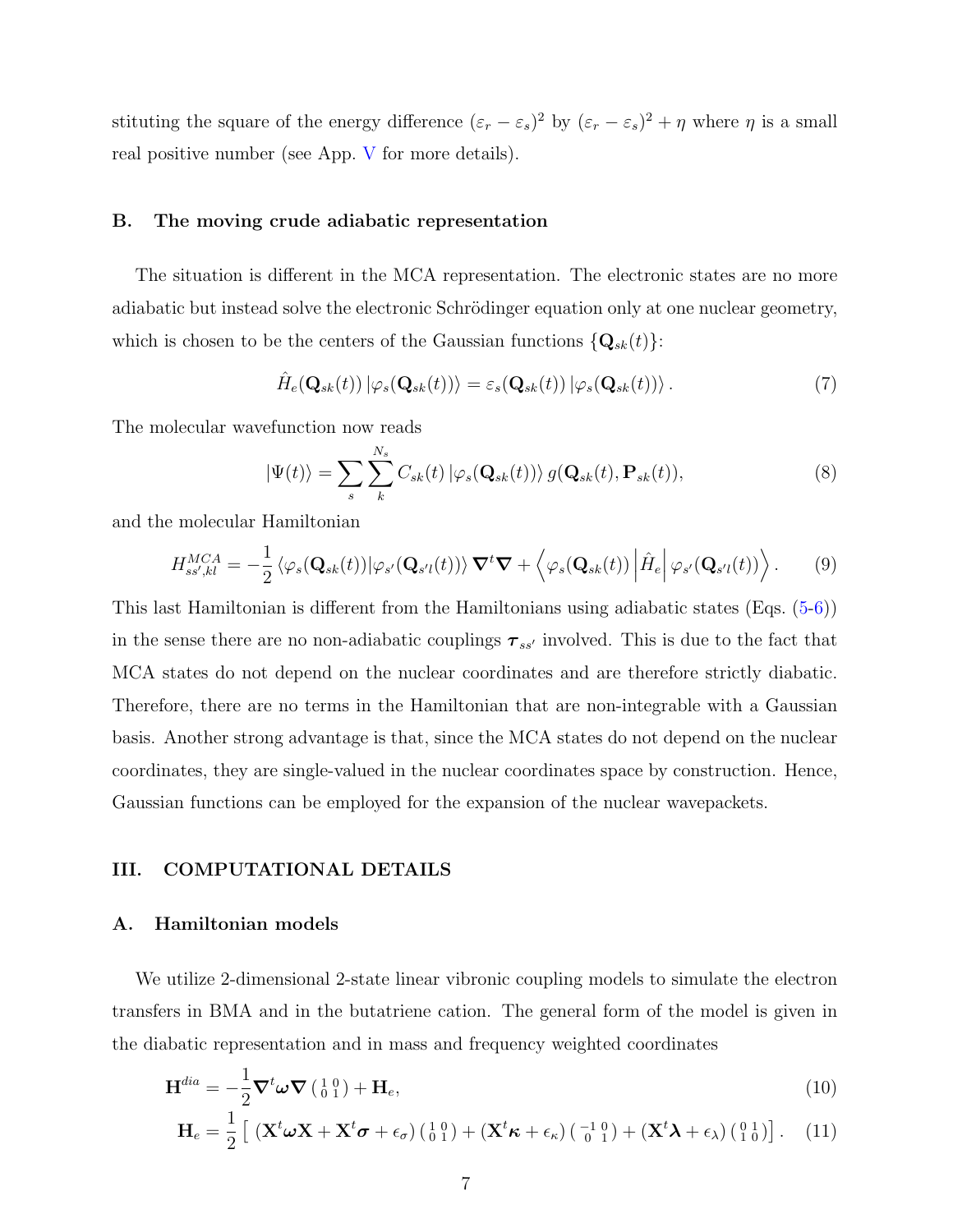The models are obtained from Ref. [15,](#page-17-1) and originally from Refs. [49,](#page-20-3)[50,](#page-20-4) after transformation to mass and frequency weighted coordinates. The parameters are given in Tab. [I](#page-7-0)

TABLE I. Parameters for the two molecular systems in atomic units. Parameters come from Ref. [15](#page-17-1) after transformation to mass and frequency weighted coordinates.

<span id="page-7-0"></span>

| System $\omega_{11}$ |                                                                                                                                         | $\omega_{22}$                                      | $\sigma_1$ | $\kappa_1$                                                                                                                                                             | $\lambda$ 2 | $\epsilon_{\kappa}$ |
|----------------------|-----------------------------------------------------------------------------------------------------------------------------------------|----------------------------------------------------|------------|------------------------------------------------------------------------------------------------------------------------------------------------------------------------|-------------|---------------------|
|                      |                                                                                                                                         |                                                    |            | $C_4H_4$ <sup>+</sup> 9.56 · 10 <sup>-3</sup> 3.35 · 10 <sup>-3</sup> -1.88 · 10 <sup>-2</sup> 1.88 · 10 <sup>-2</sup> 2.12 · 10 <sup>-2</sup> 1.45 · 10 <sup>-3</sup> |             |                     |
|                      |                                                                                                                                         | BMA $7.74 \cdot 10^{-3}$ 6.68 $\cdot 10^{-3}$ 0.00 |            | $-2.126 \cdot 10^{-2}$ 9.90 $\cdot 10^{-4}$ 0.00                                                                                                                       |             |                     |
|                      | For both systems $\omega_{12} = \omega_{21} = 0$ , $\sigma_2 = \kappa_2 = \lambda_1 = 0$ , $\epsilon_{\lambda} = \epsilon_{\sigma} = 0$ |                                                    |            |                                                                                                                                                                        |             |                     |

#### B. The Gaussian basis

The Gaussian basis is chosen as frozen-width coherent states with the form

$$
g(\mathbf{Q}_{sk}(t), \mathbf{P}_{sk}(t)) = \exp\left(-\frac{1}{2}\mathbf{X}^t\mathbf{X} + \mathbf{X}^t\mathbf{b}_{sk}(t) + c_{sk}(t)\right),\tag{12}
$$

where

$$
\mathbf{b}_{sk}(t) = \mathbf{Q}_{sk}(t) + i \mathbf{P}_{sk}(t),\tag{13}
$$

$$
c_{sk}(t) = -\frac{1}{2}\mathbf{Q}_{sk}^t(t)\mathbf{b}_{sk}(t) - \frac{\mathcal{D}\log(\pi)}{4},\tag{14}
$$

and  $\mathcal D$  is the dimensionality of the system.

The time evolution of the parameters is dictated by classical equations of motion on the corresponding adiabatic surfaces:

$$
\dot{\mathbf{Q}}_{sk}(t) = \boldsymbol{\omega} \mathbf{P}_{sk}(t),\tag{15}
$$

$$
\dot{\mathbf{P}}_{sk}(t) = -\frac{1}{2} \left( 2\omega \mathbf{Q}_{sk}(t) + \boldsymbol{\sigma} \pm \frac{\boldsymbol{\kappa}(\mathbf{Q}_{sk}^{t}(t)\boldsymbol{\kappa} + \epsilon_{\kappa}) + \boldsymbol{\lambda}(\mathbf{Q}_{sk}^{t}(t)\boldsymbol{\lambda} + \epsilon_{\lambda})}{\sqrt{(\mathbf{Q}_{sk}^{t}(t)\boldsymbol{\kappa} + \epsilon_{\kappa})^{2} + (\mathbf{Q}_{sk}^{t}(t)\boldsymbol{\lambda} + \epsilon_{\lambda})^{2}}} \right),
$$
(16)

where the plus (minus) sign is associated to the upper (lower) adiabatic state.

The spawning procedure follows the prescription of Ref. [46.](#page-20-0) The technical details of this spawning procedure as well as the integration scheme for equations of motion and the integration over the Gaussian basis of the Hamiltonian is described in the supplementary material<sup>[51](#page-20-5)</sup>. Gaussian-based calculations are compared to exact calculations using a finite basis representation of the Hamiltonians in Eqs. [\(10-11\)](#page-6-1), which is also described in the supplementary material<sup>[51](#page-20-5)</sup>. All simulations are done with the Octave package<sup>[52](#page-20-6)</sup>.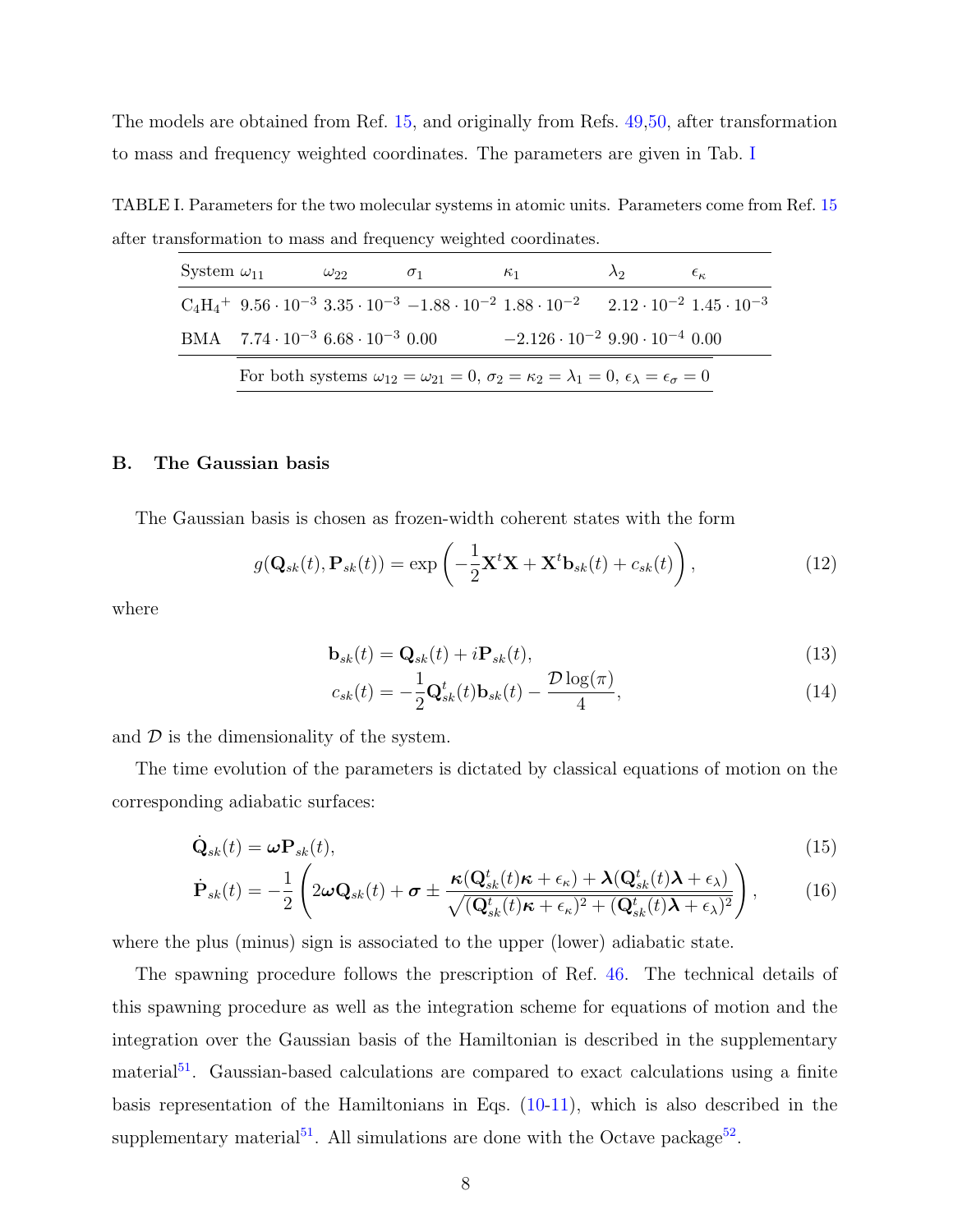### <span id="page-8-0"></span>IV. RESULTS AND DISCUSSION

We test the methods on the internal conversion process. The initial state is depicted by a single Gaussian basis function placed on the upper electronic state at positions (0.632, 0) for the butatriene cation and  $(-1.366, 0)$  for BMA with zero momentum in both cases. We then generate other unpopulated Gaussians according to this initial Gaussian distribution with symmetric sampling. The starting number of Gaussian functions  $N_i$  is given in Tab. [II](#page-8-1) Along the dynamics, new spawned Gaussian basis functions increase this number to a final one  $N_f$ . We start by testing the simulations in adiabatic representation, and then test the MCA representation. These tests are done by comparing the adiabatic populations with respect to the exact simulations.

<span id="page-8-1"></span>TABLE II. Initial and final number of basis functions used in the Gaussian-based simulations for both models in adiabatic and MCA representations.

|     | <b>BMA</b>                                                    | $C_4H_4^+$                                          |
|-----|---------------------------------------------------------------|-----------------------------------------------------|
|     | Adiabatic $N_i = 256$ ; $N_f = 328$ $N_i = 346$ ; $N_f = 416$ |                                                     |
| MCA |                                                               | $N_i = 251$ ; $N_f = 326$ $N_i = 339$ ; $N_f = 442$ |

#### A. Adiabatic simulations

We follow the adiabatic population obtained using a Gaussian basis in combination with the double-valued electronic states. This is equivalent to employ the Hamiltonian given in Eq. [6](#page-5-1) but overlooking the GP since the Gaussian basis is single valued.

We first test the impact of DBOC in the dynamics of BMA where it plays an important role due to the small diabatic coupling<sup>[15](#page-17-1)</sup>. In this case, DBOC plays the role of an infinite potential at the CI that prevents the nuclear wavepackets to access the region of strong non-adiabatic couplings and thus diminishes the non-adiabatic transitions. This effect is however counterbalanced by a similar term generated by the GP such that the wavepackets can approach the CI, which allow for larger non-adiabatic transitions. Hence, a calculation that properly includes the DBOC term without GP must show a decrease in the population transfer as observed in Ref. [15.](#page-17-1) This will be our test to assess the proper account for DBOC. Since, the DBOC terms,  $\tau_{ss'}^t \tau_{s's}$ , are non-integrable, we employ a regularized version of these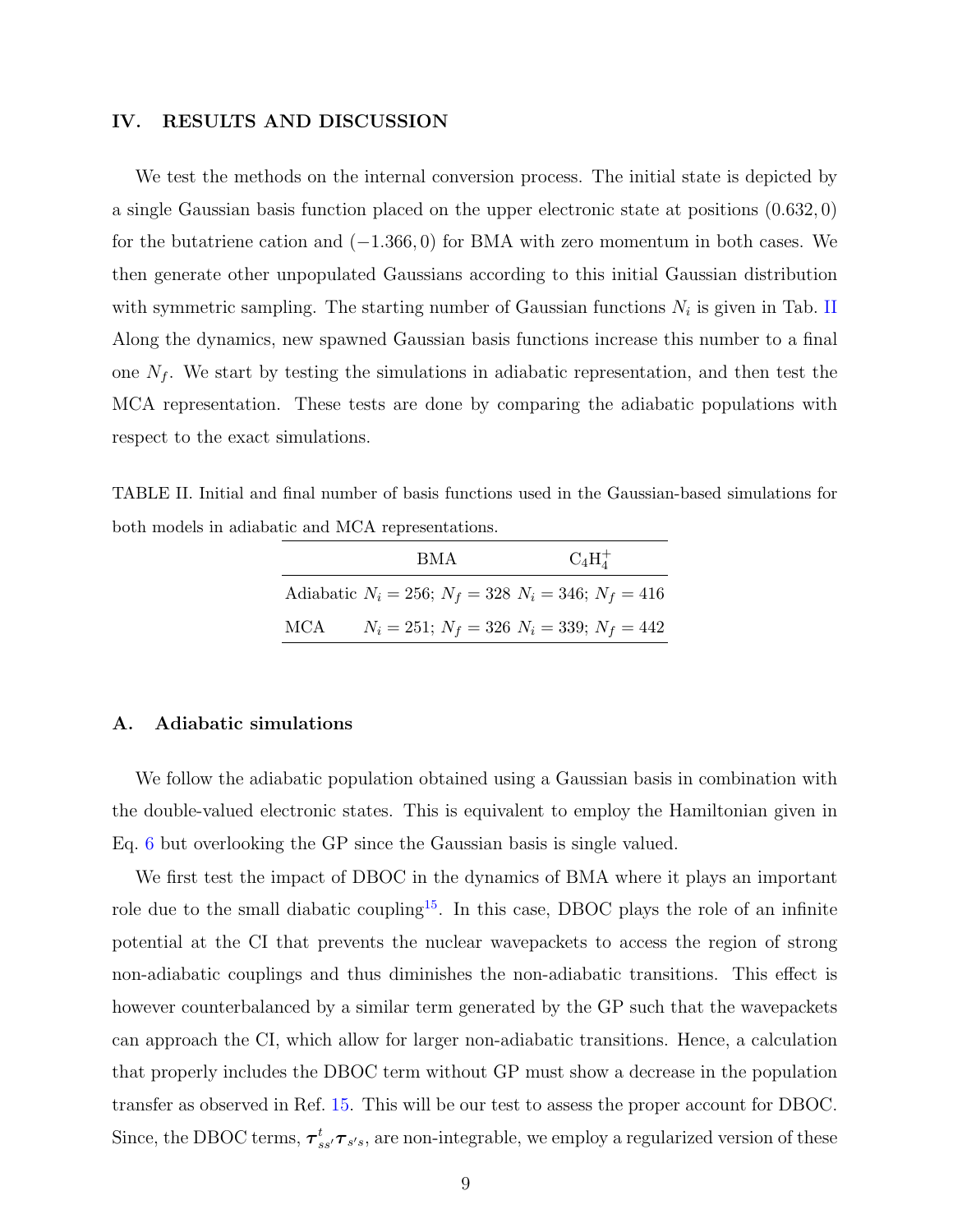terms as depicted at the end of Sec. [II-](#page-4-0)[II A](#page-4-2) (and also developed in App. [V\)](#page-13-0) with various values of  $\eta$ . Results are given in Fig. [1.](#page-9-0) They show that for large values of  $\eta$ , the repelling effect of DBOC is significantly reduced and does not play a significant role. However, for small values,  $\eta = 10^{-9}$ ,  $10^{-12}$ , DBOC clearly diminishes the population transfer in agreement with Ref. [15.](#page-17-1) We deduce that if  $\eta$  is sufficiently small, the regularized DBOC can reproduce the effect of the exact DBOC. We then test the compensation of GP and DBOC: it was previously found that when GP is not included in the simulation, not including DBOC improves the results<sup>[15](#page-17-1)</sup>. This is indeed what we observe in Fig. [1](#page-9-0) for the 'no DBOC' case, where the initial population dynamics is captured when both GP and DBOC are overlooked.



<span id="page-9-0"></span>FIG. 1. Comparison between adiabatic simulation without GP for various values of the regularization parameter  $\eta$ , for BMA.

We now test the impact of GP in enhancing the transfer probability for the components of the wavepackets with zero angular momentum with respect to the  $CI<sup>15</sup>$  $CI<sup>15</sup>$  $CI<sup>15</sup>$ . This effect is better illustrated in the case of the butatriene cation, where the wavepacket has a large component  $(87\%)$  with zero angular momentum when arriving at the CI<sup>[15](#page-17-1)</sup>. Figure [2-](#page-10-0)a) shows that DBOC only has a minor impact on the population evolution. Indeed, including DBOC or not, does not significantly affect the population dynamics. This absence of effect also appears through the fact that the value of the regularization parameter does not significantly change the results. To expose the GP effect associated to enhancing probability transfer, the component of the wavepacket that is associated to a zero expectation value of the angular momentum is artificially reduced by changing the initial state as in Ref. [15.](#page-17-1) We use an initial state defined as a linear combination of two Gaussians centered at  $(-1.366, \pm 2.8 \cdot 10^{-3})$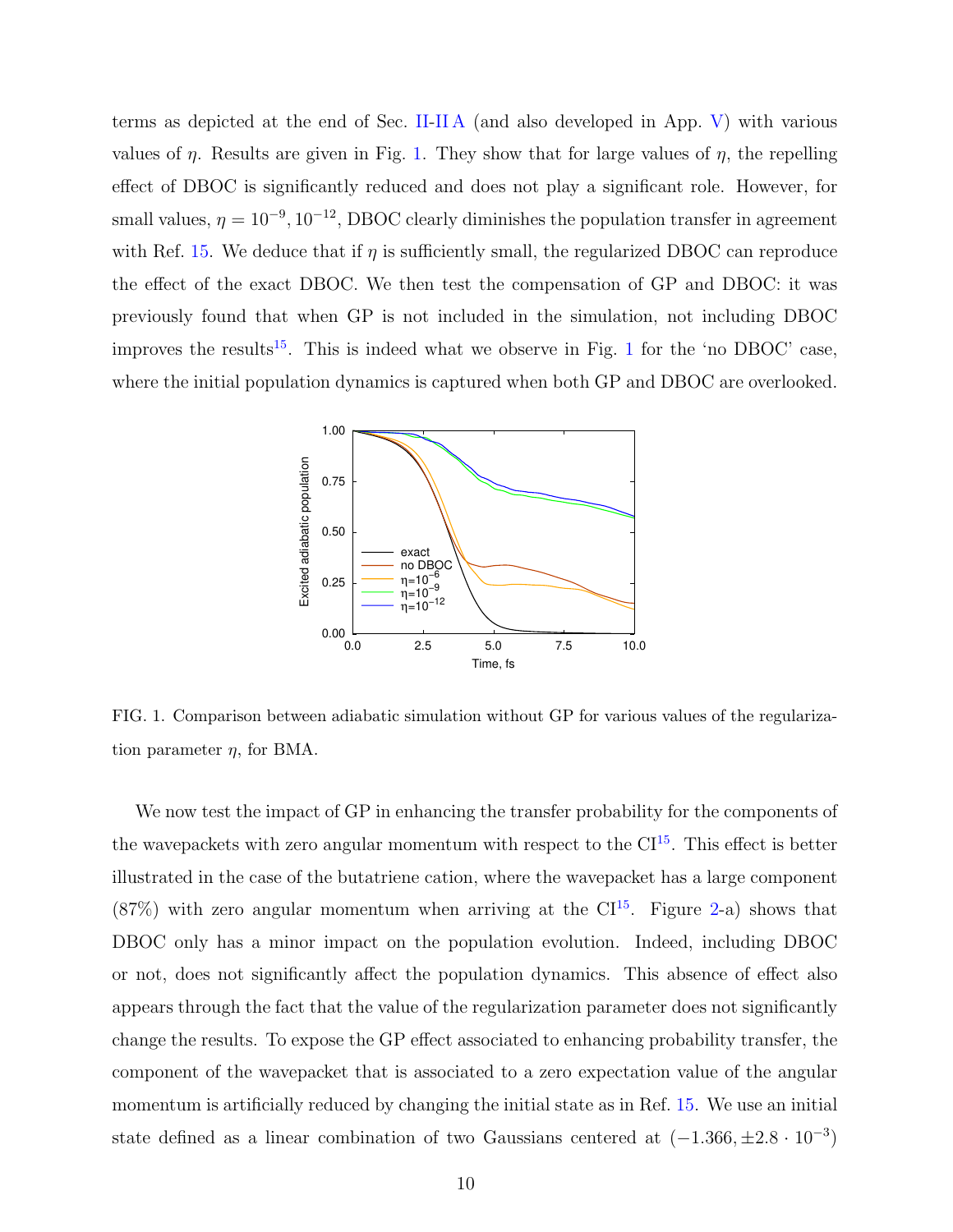with coefficients of opposite signs  $C_1(0) = 1 = -C_2(0)$ . This initial state reproduces the original single-Gaussian state multiplied by  $X_2$ , which creates a nodal line  $X_2 = 0$  in the wave- packet and eliminates the component associated to a zero expectation value of the angular momentum. The result, given in Fig. [2-](#page-10-0)b), clearly shows that employing this new initial condition reduces the difference between the exact population dynamics and the one obtained in the Gaussian basis (without GP). Consequently, the Gaussian-based method now captures the non-adiabatic transition.



<span id="page-10-0"></span>FIG. 2. Comparison between adiabatic simulations without GP for various values of the regularization parameter  $\eta$ , for the butatriene cation. Initial conditions are taken as: a) one Gaussian function centered at  $(-1.366, 0)$ , and b) two Gaussian functions at  $(-1.366, \pm 2.8 \cdot 10^{-3})$  with opposite coefficients, on the upper adiabatic state in both cases.

We observe that integration of DBOC can be mimicked with a right choice of the regularization parameter  $\eta$ . Hence, non-integrability of DBOC appears to be less problematic than expected for the models studied in this article. We also observed that all the results in adiabatic representation agree with the previously reported simulations using the same models<sup>[15](#page-17-1)</sup>, which are not including the GP. This numerical argument shows that GP is not included when using a Gaussian basis with the Hamiltonian given by Eq. [6.](#page-5-1)

#### B. MCA simulations

In this case, the initial state population is not fully on the upper adiabatic state because the MCA electronic states are not adiabatic. Indeed, creating an initial state that is strictly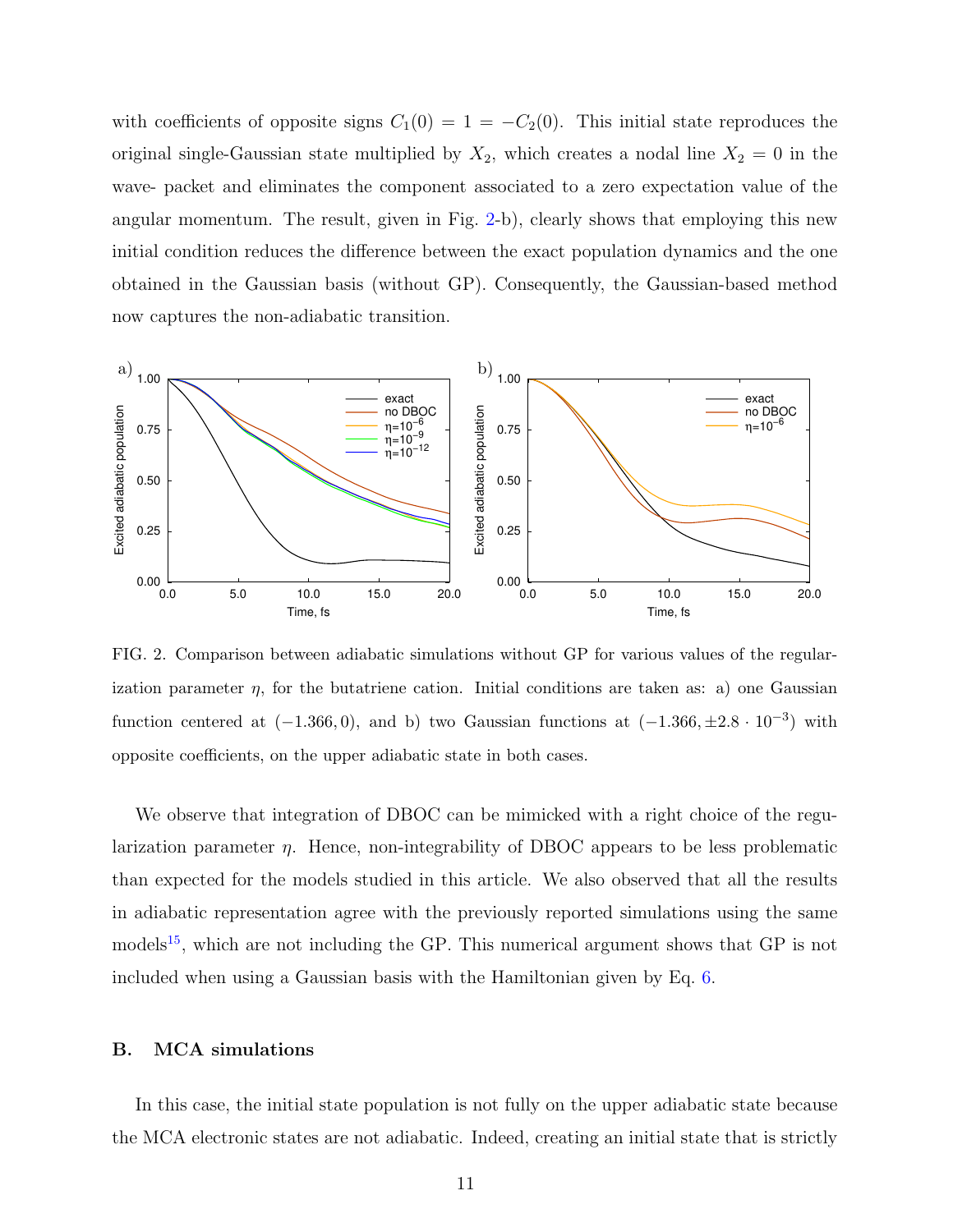on the upper adiabatic state would require a linear combination of MCA states whose positions are optimized to maximize overlap with the initial Gaussian state in the adiabatic representation. However, such a construction is not necessary because we are interested in showing that dynamics in the MCA states converges to the exact dynamics independently from the initial conditions. The adiabatic population can still be calculated from the MCA calculations by using the scheme explained in the supplementary material<sup>[51](#page-20-5)</sup>. For BMA, the initial populated Gaussian is far enough from the CI and the diabatic coupling is small enough so that the initial upper state population is close to 1. However, for the butatriene cation, the initial upper population is closer to 0.75. We model this same initial states in the exact calculations as well. The upper state adiabatic population is then calculated using the Gaussian integration technique described in the supplementary material<sup>[51](#page-20-5)</sup>. The comparison between the exact population evolution and the dynamics obtained using the MCA representation is given in Fig. [3.](#page-11-0) These results show that the MCA representation reproduces the exact probability transfer.



<span id="page-11-0"></span>FIG. 3. Comparison between the upper adiabatic state time-dependent population using the MCA representation and the exact calculation for: a) BMA and b)  $C_4H_4^+$ .

We test the convergence by comparing the autocorrelation functions  $|\langle \Psi(0)|\Psi(t)\rangle|$  for these dynamics after extracting the spectra calculated by Fourier transform of these autocorrelation functions. These spectra, given in Fig. [4,](#page-12-1) show perfect agreement between the spetra obtain with the exact calculation and the one using the MCA representation.

Both the adiabatic population evolution and the Fourier transform of the autocorrelation function agree to show that the MCA representation can be used to generate the exact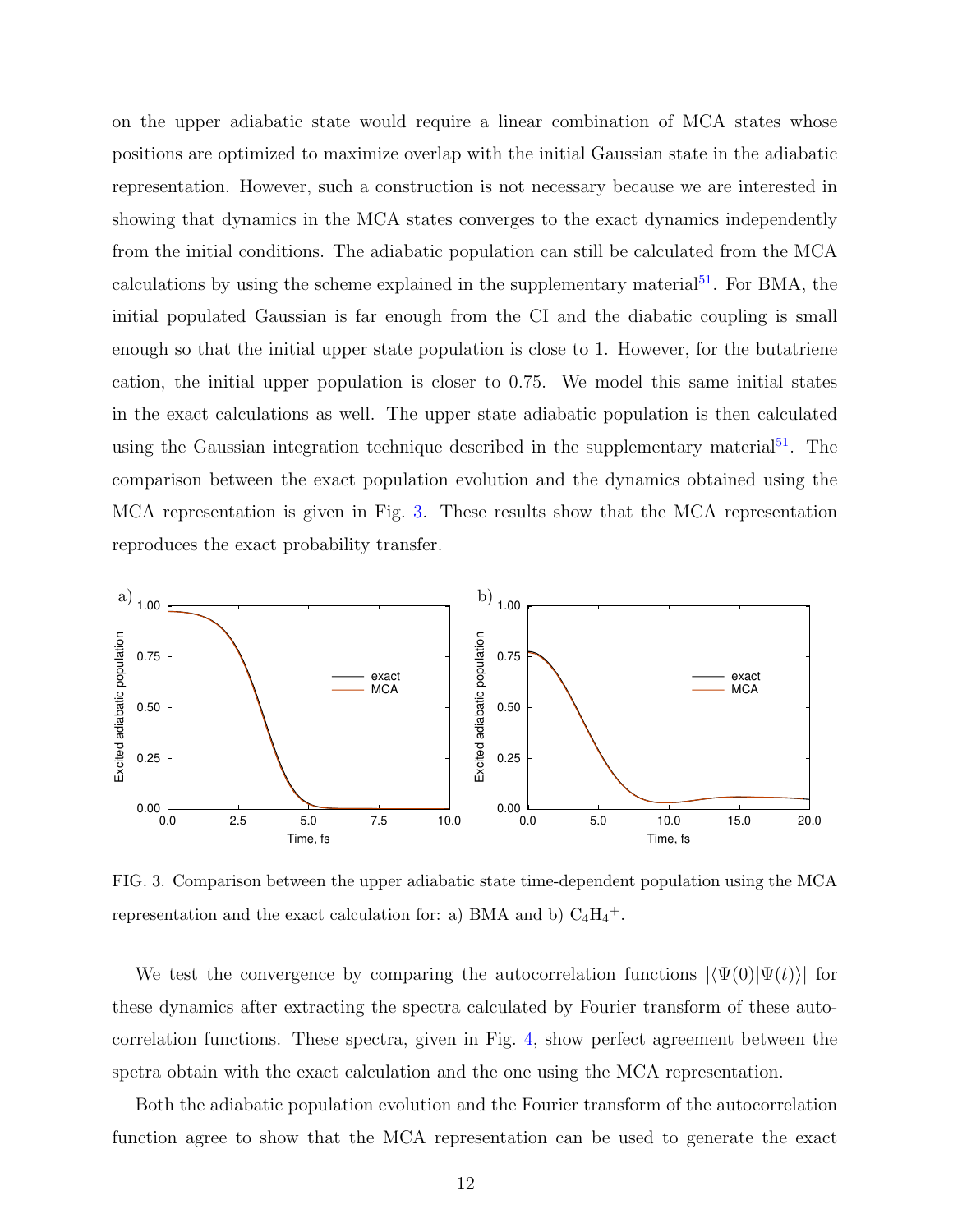

<span id="page-12-1"></span>FIG. 4. Comparison between the spectra obtained using the MCA representation and the exact calculation for: a) BMA and b)  $C_4H_4^+$ .

dynamics.

# <span id="page-12-0"></span>V. CONCLUSION

In this paper, we assess the ability of Gaussian-based methods to reproduce the exact dynamics while employing adiabatic electronic states.

We observed that using Gaussian functions in the adiabatic representation exhibits the same problems as in Ref. [15:](#page-17-1) not including GP results in time evolutions that deviate from the exact solution. Therefore, we can conclude that using Gaussian functions fails in properly accounting GP, and one must be cautious when the dynamics involve CIs.

We also studied the problem of the non-integrability of DBOC in the adiabatic representation. As expected from Ref. [38,](#page-19-2) we found that this term is indeed non-integrable in a Gaussian basis. Nevertheless, we applied a regularization that makes the integral calculation possible thanks to an extra small parameter in the denominator. We observed that for small enough values of this parameter, the dynamics behaves similarly to what was observed in Ref. [15.](#page-17-1) Hence, non-integrability of DBOC is not a major problem for the dynamical processes that are studied here.

Finally, we tested the dynamics obtained using the MCA representation. We found that this representation can properly reproduce the exact time evolution of the adiabatic population, and also the autocorrelation function. Thus, we can conclude that the MCA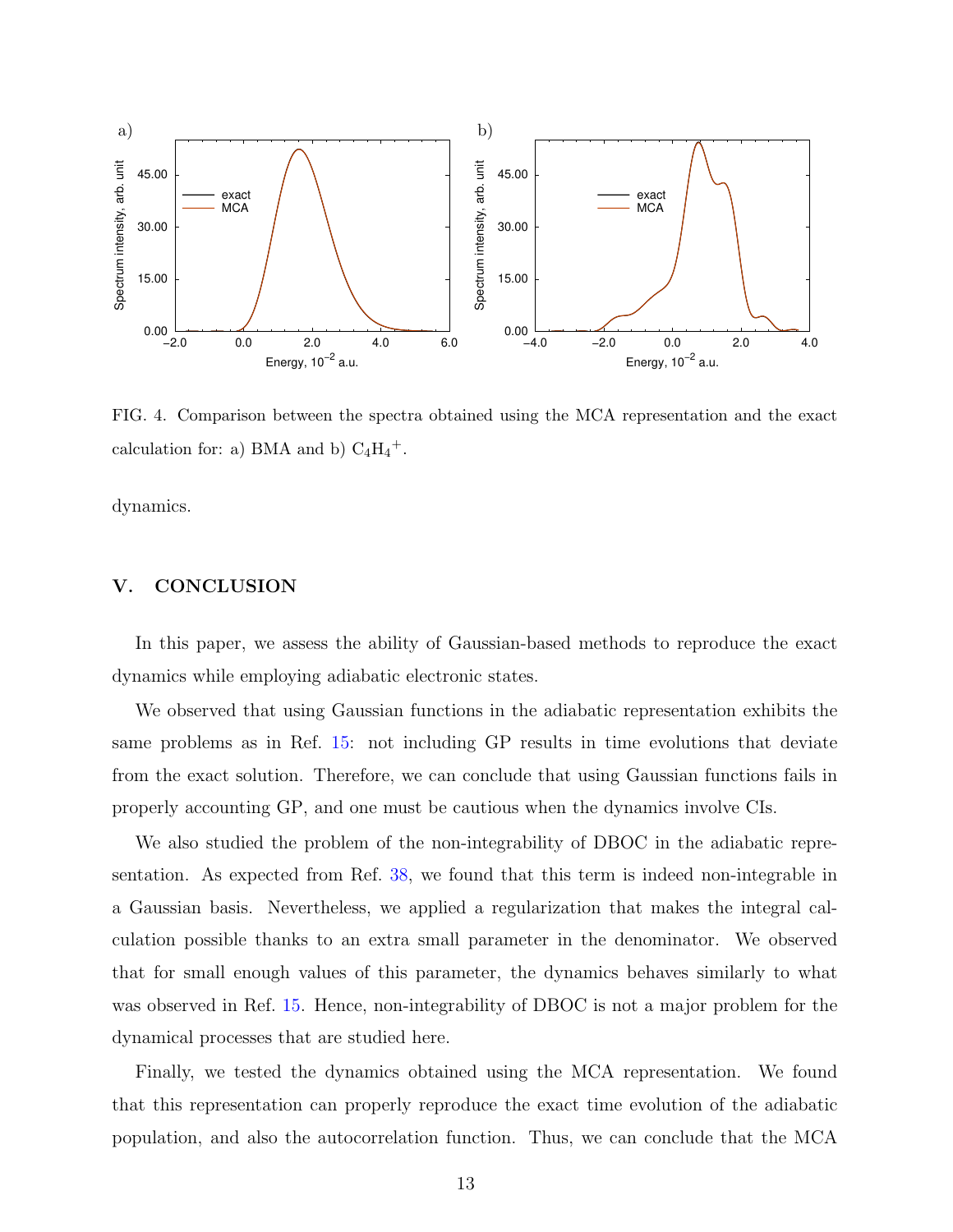representation is capable of describing correctly internal conversion processes.

These numerical evidences of MCA validity are important since this representation still employs the adiabatic states (at the Gaussians' center) obtained from quantum chemistry packages, but with the strong advantage that it does not need any integral regularization or extra phase factor. Furthermore, the MCA representation also has the advantage that it alleviates the need to potential energy models by applying Gaussian integration techniques on the exact molecular Hamiltonian<sup>[45](#page-19-8)</sup>. Hence, validating MCA in the context of non-adiabatic transitions is an important step before further developments related to the exact integration of the molecular Hamiltonian.

# ACKNOWLEDGEMENTS

LJD and RM are grateful to Michael Schuurman for fruitful discussions on the implementation of the full multiple spawning algorithm, and Artur Izmaylov, Mina Asaad, and Alexander Mitrushchenkov for their comments on the manuscript. This work was supported by the 2021 Mobility and International Cooperation Incentive Call of the I-SITE FUTURE.

# <span id="page-13-0"></span>EXPOSITION AND REGULARIZATION OF THE DIVERGING TERM IN DBOC

In this appendix, we derive an expression of the DBOC integrated over Gaussian basis functions for the models of the form given in Eq. [10.](#page-6-1) The non-adiabatic coupling vector takes the form

$$
\boldsymbol{\tau}_{12} = \frac{1}{2} \frac{\boldsymbol{\kappa} (\mathbf{X}^t \boldsymbol{\lambda} + \epsilon_{\lambda}) - \boldsymbol{\lambda} (\mathbf{X}^t \boldsymbol{\kappa} + \epsilon_{\kappa})}{(\mathbf{X}^t \boldsymbol{\kappa} + \epsilon_{\kappa})^2 + (\mathbf{X}^t \boldsymbol{\lambda} + \epsilon_{\lambda})^2}.
$$
(17)

For further simplification of the expressions, we operate a translation to place the CI's position  $X_{CI}$  in the center of the new coordinate system  $\tilde{X} = X - X_{CI}$ . The CI's position is obtained by minimizing the energy under the constraints  $\mathbf{X}^t \boldsymbol{\kappa} + \epsilon_{\kappa} = \mathbf{X}^t \boldsymbol{\lambda} + \epsilon_{\lambda} = 0$ :

$$
\mathbf{X}_{CI} = -\frac{1}{2}\boldsymbol{\omega}^{-1}\left(\boldsymbol{\omega} - (\kappa \lambda)\left[(\kappa \lambda)^{t}\boldsymbol{\omega}^{-1}(\kappa \lambda)\right]^{-1}(\kappa \lambda)^{t}\right)\boldsymbol{\omega}^{-1}\boldsymbol{\sigma} -\boldsymbol{\omega}^{-1}(\kappa \lambda)\left[(\kappa \lambda)^{t}\boldsymbol{\omega}^{-1}(\kappa \lambda)\right]^{-1}(\frac{\epsilon_{\kappa}}{\epsilon_{\lambda}}).
$$
\n(18)

Furthermore, we rotate the coordinates to diagonalize the matrix  $\kappa \kappa^t + \lambda \lambda^t$ , using the rotation **R** so that  $\bar{\mathbf{X}} = \mathbf{R}^t \tilde{\mathbf{X}}$  and  $\mathbf{R}^t(\kappa \kappa^t + \lambda \lambda^t) \mathbf{R} = \bar{\mathbf{g}}$  has only two non-zero eigenvalues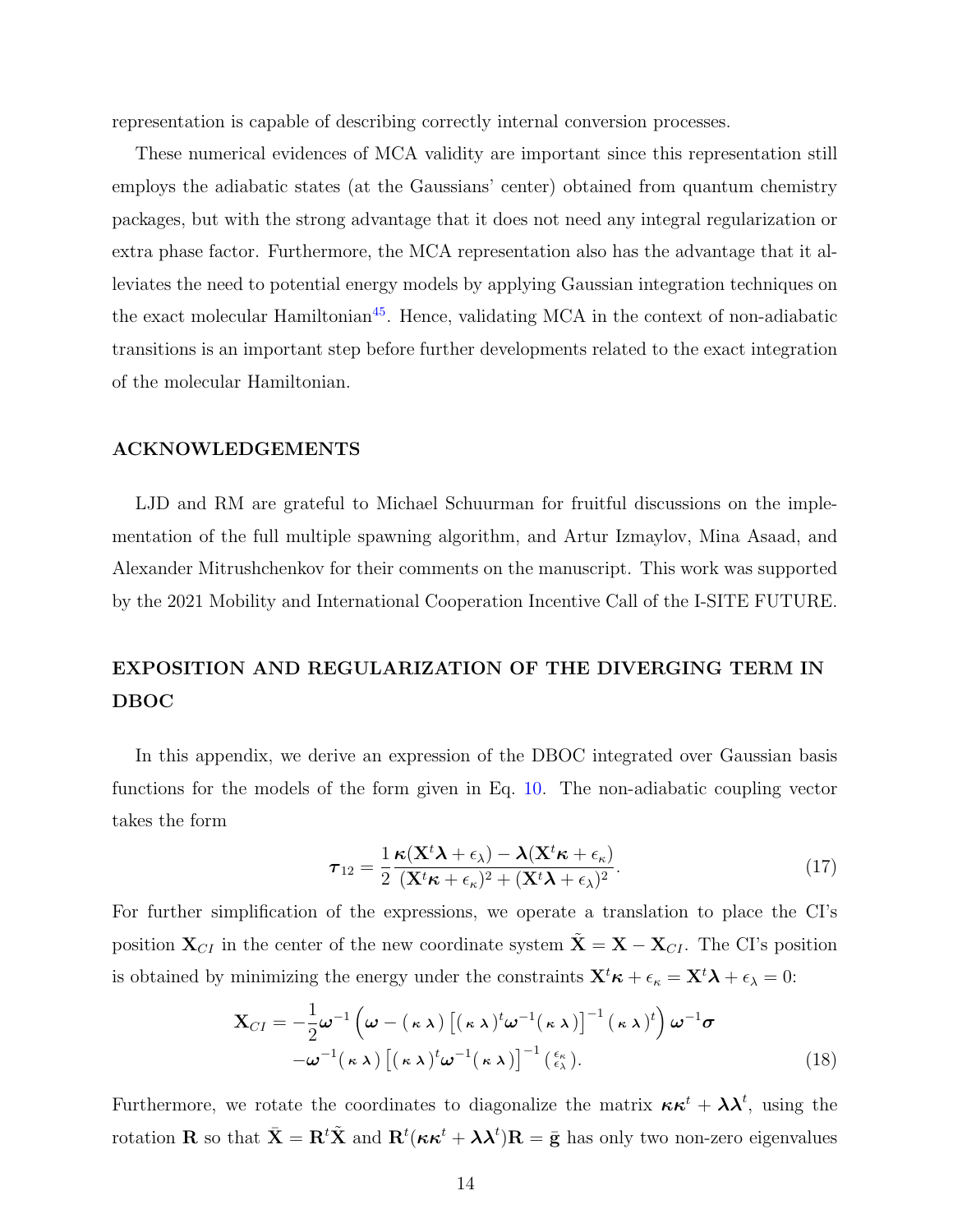(by construction) that we order as  $\bar{\mathbf{g}} = \text{diag}(\bar{g}_1, \bar{g}_2, 0, \dots)$ . These combined translation and rotation redefine several quantities that we indicate with a bar and that are summarized here:

$$
\bar{\mathbf{X}} = \mathbf{R}^t (\mathbf{X} - \mathbf{X}_{CI}),\tag{19}
$$

$$
\bar{\boldsymbol{\sigma}} = \mathbf{R}^t(\boldsymbol{\sigma} + 2\boldsymbol{\omega}\mathbf{X}_{CI}),
$$
\n(20)

$$
\bar{\epsilon}_{\sigma} = \epsilon_{\sigma} + \mathbf{X}_{CI}^{t} \boldsymbol{\sigma} + \mathbf{X}_{CI}^{t} \boldsymbol{\omega} \mathbf{X}_{CI},
$$
\n(21)

$$
\bar{\epsilon}_{\kappa} = \bar{\epsilon}_{\lambda} = 0,\tag{22}
$$

$$
\bar{\mathbf{g}} = \mathbf{R}^t (\kappa \kappa^t + \lambda \lambda^t) \mathbf{R},\tag{23}
$$

$$
\bar{\mathbf{K}} = -\mathbf{R}^t (\kappa \lambda^t - \lambda \kappa^t) \boldsymbol{\omega} (\kappa \lambda^t - \lambda \kappa^t) \mathbf{R},
$$
\n(24)

$$
\bar{\mathbf{b}}_{ss'kl}(t) = \frac{1}{2} \mathbf{R}^t \left( \mathbf{b}_{sk}^*(t) + \mathbf{b}_{s'l}(t) - 2\mathbf{X}_{CI} \right),\tag{25}
$$

$$
\bar{c}_{ss'kl}(t) = c_{sk}^*(t) + \mathbf{X}_{CI}^t \mathbf{b}_{sk}^*(t) + c_{s'l}(t) + \mathbf{X}_{CI}^t \mathbf{b}_{s'l}(t) - \mathbf{X}_{CI}^t \mathbf{X}_{CI}.
$$
 (26)

The DBOC term now takes the form

$$
\boldsymbol{\tau}_{12}^t \boldsymbol{\tau}_{21} = \boldsymbol{\tau}_{21}^t \boldsymbol{\tau}_{12} = -\frac{1}{4} \frac{\bar{\mathbf{X}}^t \bar{\mathbf{K}} \bar{\mathbf{X}}}{(\bar{\mathbf{X}}^t \bar{\mathbf{g}} \bar{\mathbf{X}})^2}.
$$
 (27)

Since integration of DBOC is expected to diverge, we integrate a regularized version of the operator by adding a small positive number  $\eta$  in the denominator function. The integrals we need to evaluate now read

<span id="page-14-0"></span>
$$
I = \frac{1}{8} \int_{\mathbb{R}^{\mathcal{D}}} d\tilde{V} \frac{\bar{\mathbf{X}}^t \bar{\mathbf{X}} \cdot e^{-\bar{\mathbf{X}}^t \bar{\mathbf{X}} + 2\bar{\mathbf{X}}^t \bar{\mathbf{b}}_{ss'kl}(t) + \bar{c}_{ss'kl}(t)}}{(\bar{\mathbf{X}}^t \bar{\mathbf{g}} \bar{\mathbf{X}} + \eta)^2}.
$$
 (28)

For the evaluation, we use the definition of the Gamma function to rewrite the denominator as

<span id="page-14-1"></span>
$$
(\bar{\mathbf{X}}^t \bar{\mathbf{g}} \bar{\mathbf{X}} + \eta)^{-2} = 2 \int_0^\infty dr \, r^3 e^{-r^2 (\bar{\mathbf{X}}^t \bar{\mathbf{g}} \bar{\mathbf{X}} + \eta)}.
$$
 (29)

Substituting the denominator in Eq. [28](#page-14-0) using the relation Eq. [29,](#page-14-1) an performing the Gaussian integration, we obtain a one-dimensional integral:

$$
I = \frac{S_{ss'kl}(t)}{4} \int_0^\infty dr \, r^3 \, \frac{e^{-r^2 \eta - r^2 \left(\frac{\bar{b}_{ss'kl,1}^2(t)\bar{g}_1}{1+r^2\bar{g}_1} + \frac{\bar{b}_{ss'kl,2}^2(t)\bar{g}_2}{1+r^2\bar{g}_2}\right)}}{\sqrt{(1+r^2\bar{g}_1)(1+r^2\bar{g}_2)}} \times \left(\frac{\bar{b}_{ss'kl,1}^2(t)\bar{K}_{11}}{(1+r^2\bar{g}_1)^2} + 2\frac{\bar{b}_{ss'kl,1}(t)\bar{b}_{ss'kl,2}(t)\bar{K}_{12}}{(1+r^2\bar{g}_1)(1+r^2\bar{g}_2)} + \frac{\bar{b}_{ss'kl,2}^2(t)\bar{K}_{22}}{(1+r^2\bar{g}_2)^2} + \frac{1}{2}\frac{\bar{K}_{11}}{1+r^2\bar{g}_1} + \frac{1}{2}\frac{\bar{K}_{22}}{1+r^2\bar{g}_2}\right), \quad (30)
$$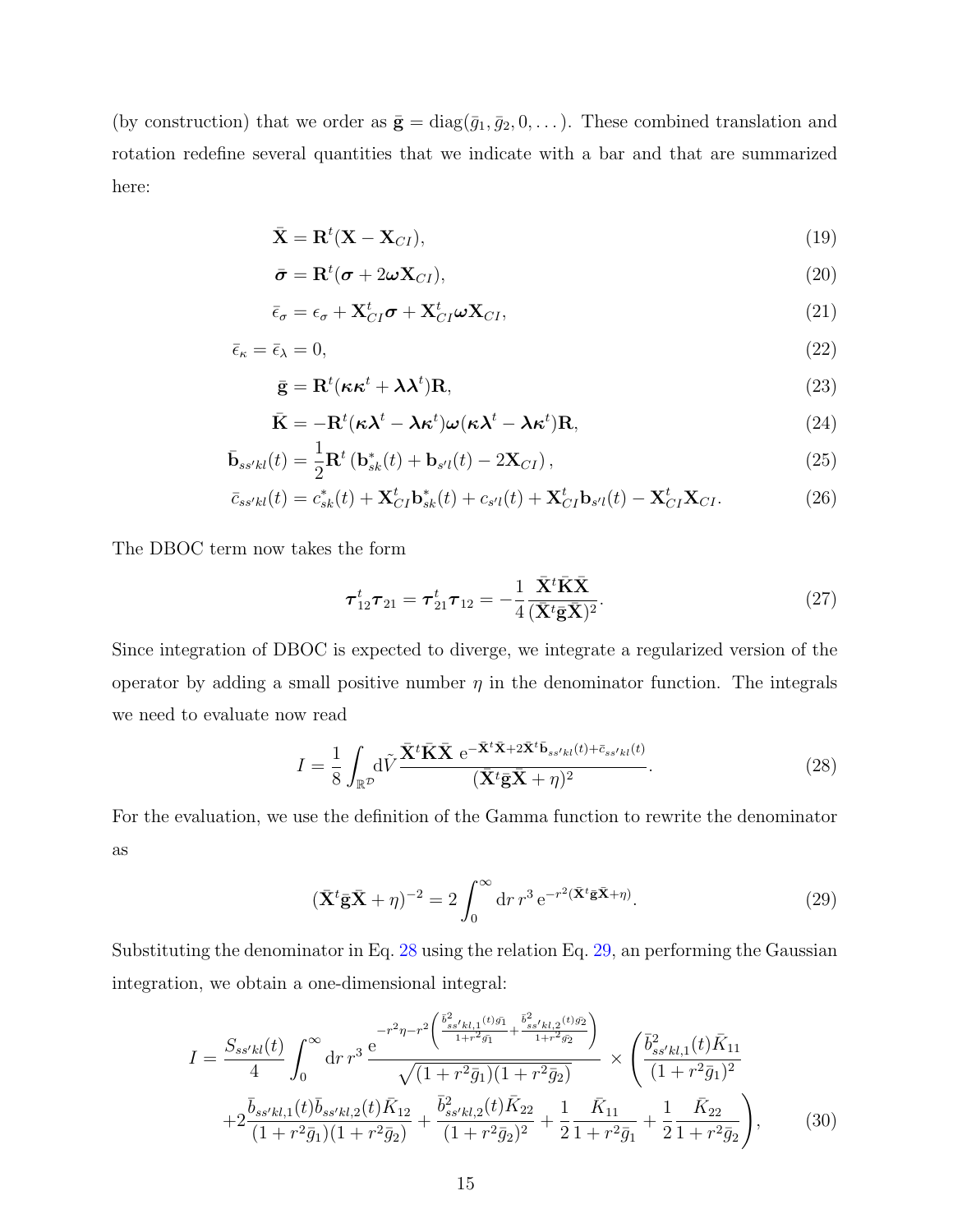where  $S_{ss'kl}(t) = \pi^{D/2} \exp(\bar{\mathbf{b}}_{ss'kl}^t(t)\bar{\mathbf{b}}_{ss'kl}(t) + \bar{c}_{ss'kl}(t))$  is the Gaussian overlap. This integral can be brought to an integral over a finite range by performing the change of variable  $r^2 = u^2/(1 - u^2 \bar{g}_1)$  [ $r^3$ d $r = u^3$ d $u/(1 - u^2 \bar{g}_1)^3$ ] and defining  $\Delta \bar{g} = \bar{g}_1 - \bar{g}_2$ :

$$
I = \frac{S_{ss'kl}(t)}{4} \int_0^{\bar{g}_1^{-1/2}} du \, u^3 \, \frac{e^{-\frac{u^2 \eta}{1 - u^2 \bar{g}_1} - u^2 \left(\bar{b}_{ss'kl,1}^2(t) \bar{g}_1 + \frac{\bar{b}_{ss'kl,2}^2(t) \bar{g}_2}{1 - u^2 \Delta \bar{g}}\right)}}{\sqrt{1 - u^2 \Delta \bar{g}}} \times \left(\bar{K}_{11} \bar{b}_{ss'kl,1}^2(t) + 2 \frac{\bar{K}_{12} \bar{b}_{ss'kl,2}(t)}{1 - u^2 \Delta \bar{g}} + \frac{\bar{K}_{22} \bar{b}_{ss'kl,2}^2(t)}{(1 - u^2 \Delta \bar{g})^2} + \frac{1}{2} \frac{\bar{K}_{11}}{(1 - u^2 \bar{g}_1)} + \frac{1}{2} \frac{\bar{K}_{22}}{(1 - u^2 \Delta \bar{g})(1 - u^2 \bar{g}_1)}\right).
$$
(31)

The last two terms diverge in the upper limit of the integral. However, we can add and remove these terms in their upper limit to isolate the singularities and analytically integrate them:

<span id="page-15-1"></span>
$$
I = \frac{S_{ss'kl}(t)}{4} \left( \frac{\bar{K}_{11}}{\bar{g}_1} + \frac{\bar{K}_{22}}{\bar{g}_2} \right) \frac{e^{-\left(\bar{b}_{ss'kl,1}^2(t) + \bar{b}_{ss'kl,2}^2(t)\right)}}{4\sqrt{\bar{g}_1 \bar{g}_2}} e^{\frac{\eta}{2\bar{g}_1}} K_0 \left( \frac{\eta}{2\bar{g}_1} \right)
$$
  
+ 
$$
\frac{S_{ss'kl}(t)}{4} \int_0^{\bar{g}_1^{-1/2}} du \left[ u^3 \frac{e^{-\frac{u^2 \eta}{1 - u^2 \bar{g}_1} - u^2 \left(\bar{b}_{ss'kl,1}^2(t) \bar{g}_1 + \frac{\bar{b}_{ss'kl,2}^2(t) \bar{g}_2}{1 - u^2 \Delta \bar{g}} \right)}}{\sqrt{1 - u^2 \Delta \bar{g}}} \right] \times \left( \bar{K}_{11} \bar{b}_{ss'kl,1}^2(t) + 2 \frac{\bar{K}_{12} \bar{b}_{ss'kl,1}(t) \bar{b}_{ss'kl,2}(t)}{1 - u^2 \Delta \bar{g}} + \frac{\bar{K}_{22} \bar{b}_{ss'kl,2}^2(t)}{(1 - u^2 \Delta \bar{g})^2} + \frac{1}{2} \frac{\bar{K}_{11}}{(1 - u^2 \Delta \bar{g}_1)} + \frac{1}{2} \frac{\bar{K}_{22}}{(1 - u^2 \Delta \bar{g})(1 - u^2 \bar{g}_1)}{\sqrt{1 - u^2 \Delta \bar{g}}}
$$
  
- 
$$
\left( \frac{\bar{K}_{11}}{\bar{g}_1} + \frac{\bar{K}_{22}}{\bar{g}_2} \right) \frac{e^{-\left(\bar{b}_{ss'kl,1}^2(t) + \bar{b}_{ss'kl,2}^2(t)\right)} - e^{-\frac{u^2 \eta}{1 - u^2 \bar{g}_1}}}{2\sqrt{\bar{g}_2}} \frac{e^{-\frac{u^2 \eta}{1 - u^2 \bar{g}_1}}}{1 - u^2 \bar{g}_1} \right], \tag{32}
$$

where  $K_0$  is the Bessel function of second kind, which has the following expansion using the Euler-Mascheroni constant  $\gamma$ 

<span id="page-15-2"></span>
$$
K_0\left(\frac{\eta}{2\bar{g}_1}\right) = \log(8\bar{g}_1) - \log(\eta) - \gamma + \frac{\eta^2}{64\bar{g}_1^2}(\log(8\bar{g}_1) - \log(\eta) - \gamma + 1) + \mathcal{O}(\eta^4). \tag{33}
$$

The integral in Eq. [32](#page-15-1) now converges to a finite value, and we shall focus on the first term. It is clear that the first term on the right-hand side of Eq. [33,](#page-15-2)  $\log(8\bar{g}_1/\eta)$ , diverges in the limit where  $\eta \to 0$ , while the remaining terms have a finite value. Hence, the DBOC term is non-integrable for Gaussian functions in a linear vibronic coupling model and gives rise to a logarithmic divergence as it was found in Ref. [38.](#page-19-2)

#### REFERENCES

<span id="page-15-0"></span> $^1$ Yarkony DR. 2001 Conical Intersections: The New Conventional Wisdom. J. Phys. Chem. A 105, 6277. See <https://doi.org/10.1021/jp003731u>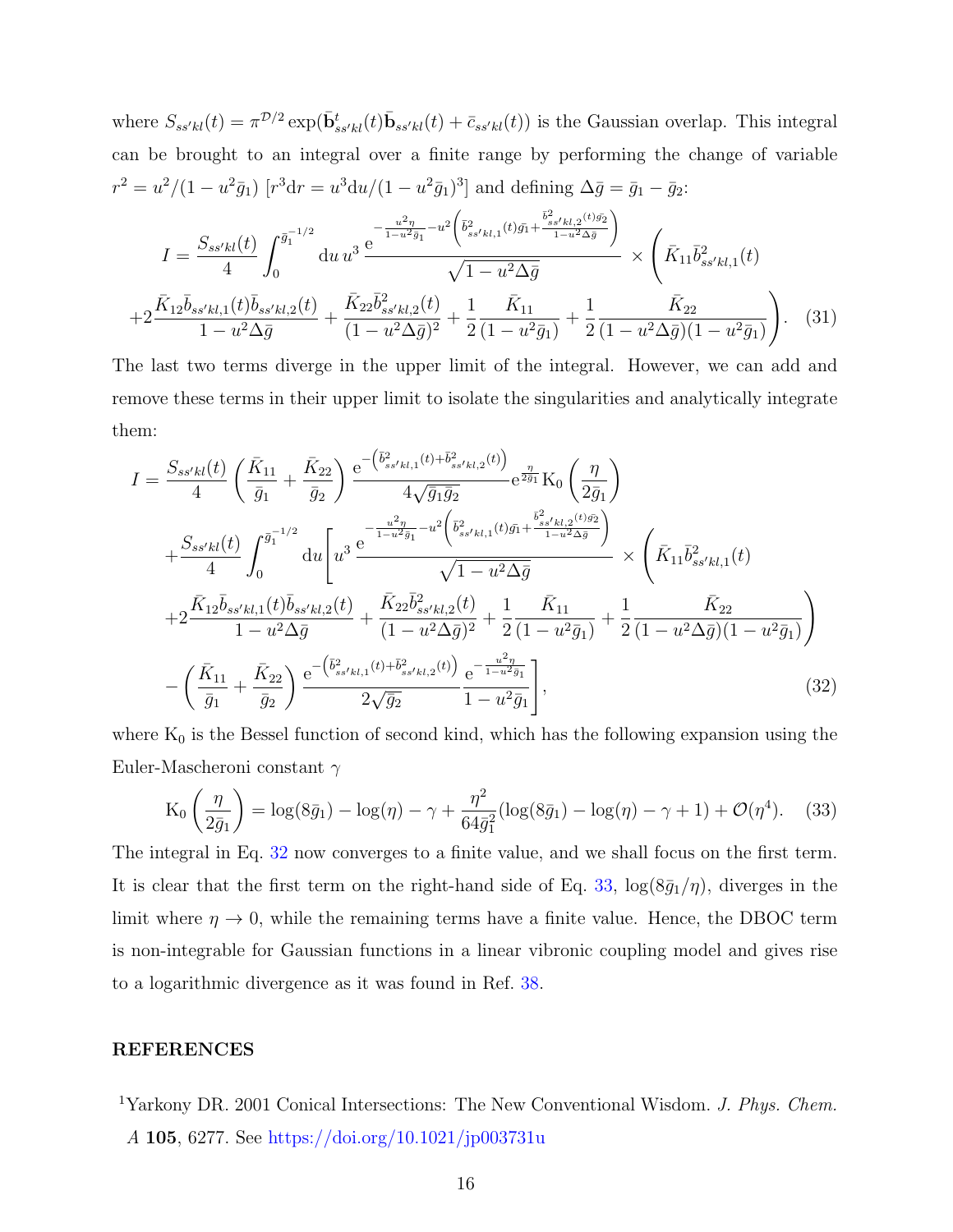- <span id="page-16-0"></span><sup>2</sup>Migani A and Olivucci M. 2004. Conical Intersections and Organic reaction mechanisms in Conical Intersections, 15, 271-320. Singapore: World Scientific. See [https://doi.org/10.1142/9789812565464](https://doi.org/10.1142/9789812565464_0006)<sub>-0006</sub>
- <sup>3</sup>Baer M. 2006. Beyond Born-Oppenheimer: Conical Intersections and Electronic Nonadiabatic Coupling Terms. John Wiley & Sons Ltd, 26-138. See <https://doi.org/10.1002/0471780081>
- <span id="page-16-1"></span><sup>4</sup>Yarkony DR. 2004. Conical Intersections: their Description and Consequences in *Conical Intersections*, **15**, 41-127. Singapore: World Scientific. See [https://doi.org/10.1142/9789812565464](https://doi.org/10.1142/9789812565464_0002)<sub>-0002</sub>
- <span id="page-16-2"></span><sup>5</sup>Berry MV. 1984 Quantal phase factors accompanying adiabatic changes. *Proc. R. Soc. A* 392, 45. See <https://doi.org/10.1098/rspa.1984.0023>
- <span id="page-16-4"></span><sup>6</sup>Mead CA and Truhlar DG. 1979 On the determination of Born-Oppenheimer nuclear motion wave functions including complications due to conical intersections and identical nuclei. J. Chem. Phys. 70, 2284. See <https://doi.org/10.1063/1.437734>
- <sup>7</sup>Mead C. 1980 The molecular Aharonov-Bohm effect in bound states. *Chem. Phys.* **49**, 23. See [https://doi.org/10.1016/0301-0104\(80\)85035-X](https://doi.org/10.1016/0301-0104(80)85035-X)
- <span id="page-16-3"></span><sup>8</sup>Berry MV. 1987. Quantum phase corrections from adiabatic iteration. Proc. R. Soc. A 414, 31. See <https://doi.org/10.1098/rspa.1987.0131>
- <span id="page-16-5"></span><sup>9</sup>Longuet-Higgins HC, Opik U, Pryce MHL, and Sack RA. 1958 Studies of the Jahn-Teller effect. II. The dynamical problem. Proc. R. Soc. A 244, 1. See <https://doi.org/10.1098/rspa.1958.0022>
- <span id="page-16-6"></span><sup>10</sup>Ryabinkin IG, Joubert-Doriol L, Izmaylov AF. 2017 Geometric Phase Effects in Nonadiabatic Dynamics near Conical Intersections. Acc. Chem. Res. 50, 1785. See <https://doi.org/10.1021/acs.accounts.7b00220>
- <span id="page-16-7"></span><sup>11</sup>Xie C, Ma J, Zhu X, Yarkony DR, Xie D, Guo H. 2016 Nonadiabatic Tunneling in Photodissociation of Phenol. J. Am. Chem. Soc. 138, 7828. See <http://dx.doi.org/10.1021/jacs.6b03288>
- <span id="page-16-8"></span><sup>12</sup>Henshaw S, Izmaylov AF. 2017 Topological Origins of Bound States in the Continuum for Systems with Conical Intersections. J. Phys. Chem. Lett. 9, 146. See <https://doi.org/10.1021/acs.jpclett.7b02791>
- <sup>13</sup>Neville SP, Stolow A, Schuurman MS. 202 The role of geometric phase in the formation of electronic coherences at conical intersections. arXiv:2011.06728 [physics.chem-ph]. See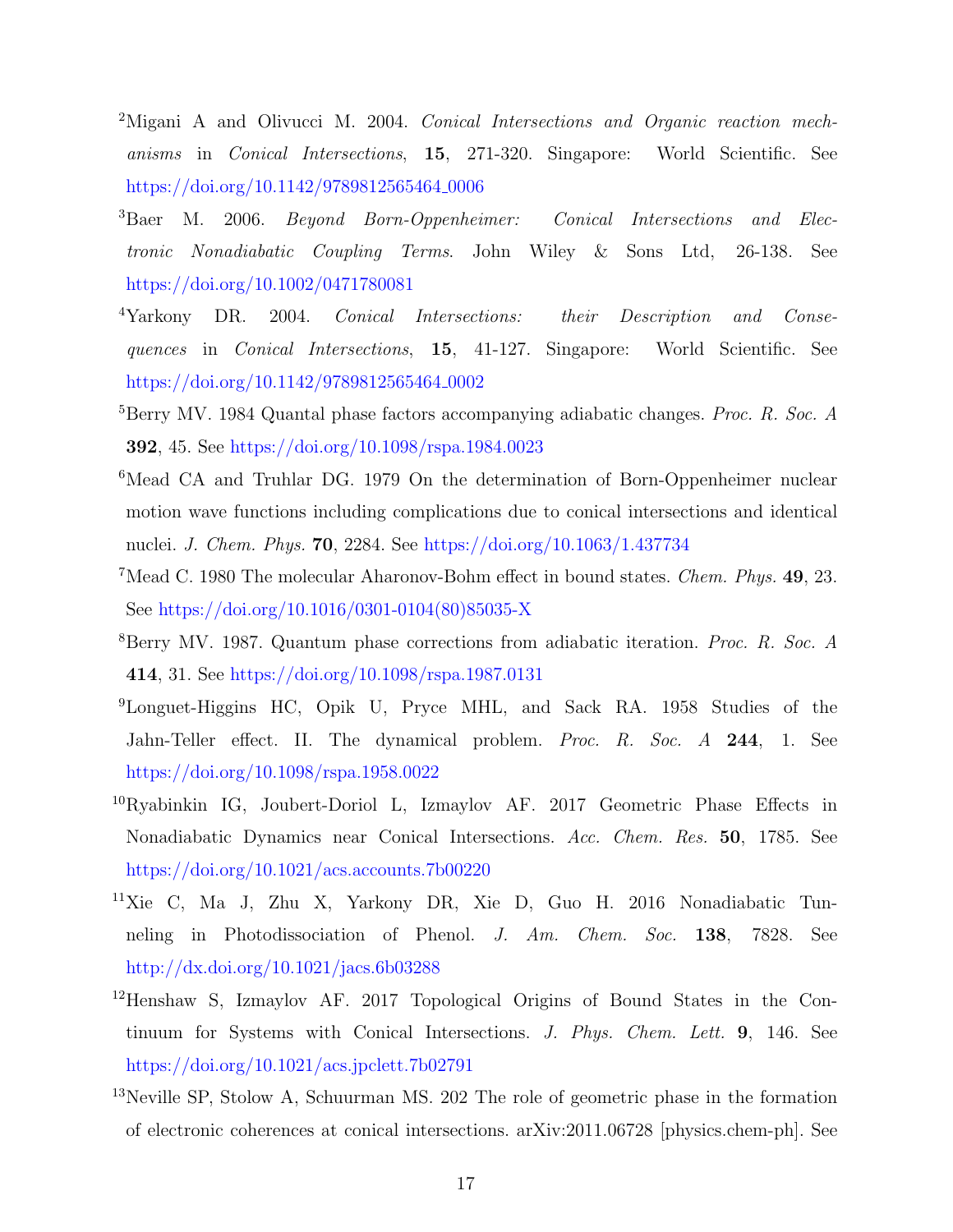<https://arxiv.org/abs/2011.06728>

- <span id="page-17-0"></span><sup>14</sup>Xie C, Malbon CL, Guo H, Yarkony DR. 2019 Up to a Sign. The Insidious Effects of Energetically Inaccessible Conical Intersections on Unimolecular Reactions. Acc. Chem. Res. 52, 501. See <https://doi.org/10.1021/acs.accounts.8b00571>
- <span id="page-17-1"></span><sup>15</sup>Ryabinkin IG, Joubert-Doriol L, Izmaylov AF. 2014 When Do We Need to Account for the Geometric Phase in Excited State Dynamics? J. Chem. Phys. 140, 214116. See <https://doi.org/10.1063/1.4881147>
- <span id="page-17-2"></span><sup>16</sup>Li J, Joubert-Doriol L, Izmaylov AF. 2017 Geometric phase effects in excited state dynamics through a conical intersection in large molecules: N-dimensional linear vibronic coupling model study. J. Chem. Phys. 147, 064106. See <https://doi.org/10.1063/1.4985925>
- <span id="page-17-3"></span><sup>17</sup>Schön J, Köppel, H. 1995 Geometric Phase Effects and Wave Packet Dynamics on Intersecting Potential Energy Surfaces. J. Chem. Phys. 103, 9292. See <http://dx.doi.org/10.1063/1.469988>
- <span id="page-17-4"></span><sup>18</sup>Ryabinkin IG, Izmaylov AF. 2013 Geometric Phase Effects in Dynamics Near Conical Intersections: Symmetry Breaking and Spatial Localization. Phys. Rev. Lett. 111, 220406. See <https://doi.org/10.1103/physrevlett.111.220406>
- <span id="page-17-8"></span><sup>19</sup>Joubert-Doriol L, Ryabinkin IG, Izmaylov AF. 2013 Geometric Phase Effects in Low-Energy Dynamics Near Conical Intersections: A Study of the Multidimensional Linear Vibronic Coupling Model. J. Chem. Phys. 139, 234103. See <https://doi.org/10.1063/1.4844095>
- <span id="page-17-5"></span><sup>20</sup>Joubert-Doriol L, Izmaylov AF. 2017 Molecular "topological insulators": a case study of electron transfer in the bis (methylene) adamantyl carbocation. Chem. Commun. 53, 7365. See <http://dx.doi.org/10.1039/C7CC02275A>
- <span id="page-17-6"></span> $^{21}$ Tully JC. 1998 Mixed quantum-classical dynamics. Faraday Discuss. 110, 407. See <http://dx.doi.org/10.1039/A801824C>
- <span id="page-17-7"></span><sup>22</sup>Min SK, Agostini F, Gross EKU. 2015 Coupled-Trajectory Quantum-Classical Approach to Electronic Decoherence in Nonadiabatic Processes. Phys. Rev. Lett. 115, 073001. See <http://dx.doi.org/10.1103/PhysRevLett.115.073001>
- <span id="page-17-9"></span><sup>23</sup>Meyer HD, Manthe U, Cederbaum LS. 1990 The Multi-Configurational Time-Dependent Hartree Approach. Chem. Phys. Lett. 165, 73. See [http://dx.doi.org/10.1016/0009-](http://dx.doi.org/10.1016/0009-2614(90)87014-I) [2614\(90\)87014-I](http://dx.doi.org/10.1016/0009-2614(90)87014-I)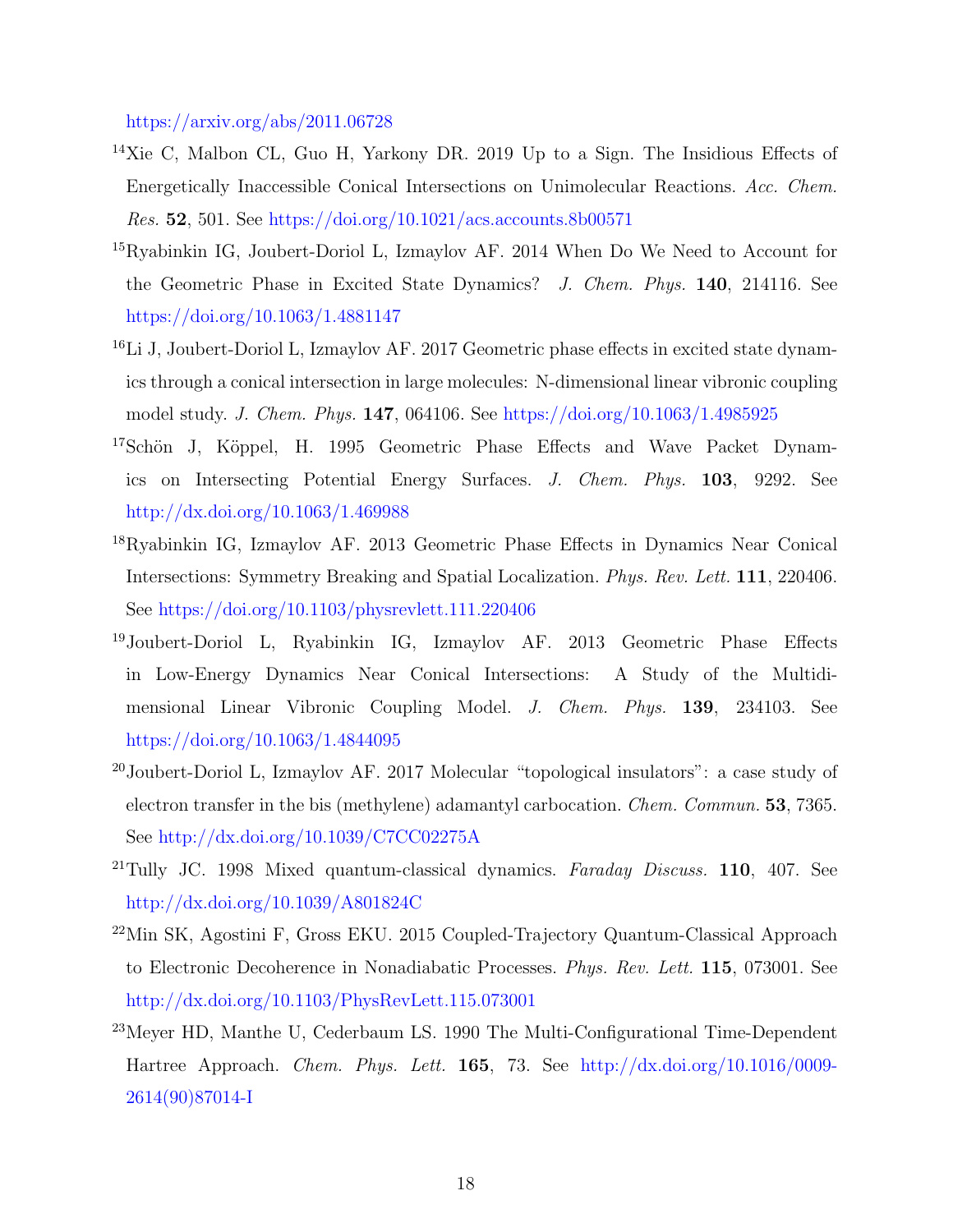- <span id="page-18-0"></span><sup>24</sup>Meyer HD, Gatti F, Worth GA. 2009 Multidimensional Quantum Dynamics:  $MCTDH$ Theory and Applications. Weinheim: Wiley-VCH. See [https://www.wiley.com/en](https://www.wiley.com/en-us/Multidimensional+Quantum+Dynamics%3A+MCTDH+Theory+and+Applications-p-9783527627400)[us/Multidimensional+Quantum+Dynamics%3A+MCTDH+Theory+and+Applications](https://www.wiley.com/en-us/Multidimensional+Quantum+Dynamics%3A+MCTDH+Theory+and+Applications-p-9783527627400)[p-9783527627400](https://www.wiley.com/en-us/Multidimensional+Quantum+Dynamics%3A+MCTDH+Theory+and+Applications-p-9783527627400)
- <span id="page-18-1"></span><sup>25</sup>Heller EJ. 1975 Time-dependent approach to semiclassical dynamics. *J. Chem. Phys.* **62**, 1544. See <http://dx.doi.org/10.1063/1.430620>
- $26$ Heller EJ. 1981 Frozen Gaussians: A very simple semiclassical approximation. *J. Chem.* Phys. 75, 2923. See <http://dx.doi.org/10.1063/1.442382>
- <sup>27</sup>Burghardt I, Meyer HD, Cederbaum LS. 1999 Approaches to the approximate treatment of complex molecular systems by the multiconfiguration time-dependent Hartree method. J. Chem. Phys. 111, 2927. See <https://doi.org/10.1063/1.479574>
- <sup>28</sup>Ben-Nun M, Quenneville J, Martinez T. 2000 Ab Initio Multiple Spawning: Photochemistry from First Principles Quantum Molecular Dynamics. J. Phys. Chem. A 104, 5161. See <http://dx.doi.org/10.1021/jp994174i>
- <sup>29</sup>Worth GA, Robb MA, Burghardt I. 2004 A novel algorithm for non-adiabatic direct dynamics using variational Gaussian wavepackets. Faraday Discuss. 127, 307. See <http://dx.doi.org/10.1039/B314253A>
- <sup>30</sup>Saita K and Shalashilin DV. 2012 On-the-fly ab initio molecular dynamics with multiconfigurational Ehrenfest method. J. Chem. Phys. 137, 22A506. See <http://dx.doi.org/10.1063/1.4734313>
- <sup>31</sup>Neville SP, Averbukh V, Patchkovskii S, Ruberti M, Yun R, Chergui M, Stolow A, Schuurman MS. 2016 Beyond structure: ultrafast X-ray absorption spectroscopy as a probe of non-adiabatic wavepacket dynamics. Faraday Discuss. 194, 117. See <https://doi.org/10.1039/c6fd00117c>
- <span id="page-18-4"></span><sup>32</sup>Meek GA, Levine BG. 2016 The best of both Reps-Diabatized Gaussians on adiabatic surfaces. J. Chem. Phys. 145, 184103. See <http://dx.doi.org/10.1063/1.4966967>
- <span id="page-18-2"></span><sup>33</sup>Joubert-Doriol L, Izmaylov AF. 2018 Nonadiabatic Quantum Dynamics with Frozen-Width Gaussians. J. Phys. Chem. A 122, 6031. See <http://dx.doi.org/10.1021/acs.jpca.8b03404>
- <span id="page-18-3"></span><sup>34</sup>Mignolet B,Curchod BFE. 2018 A walk through the approximations of ab initio multiple spawning. J. Chem. Phys. 148, 134110. See <https://doi.org/10.1063/1.5022877>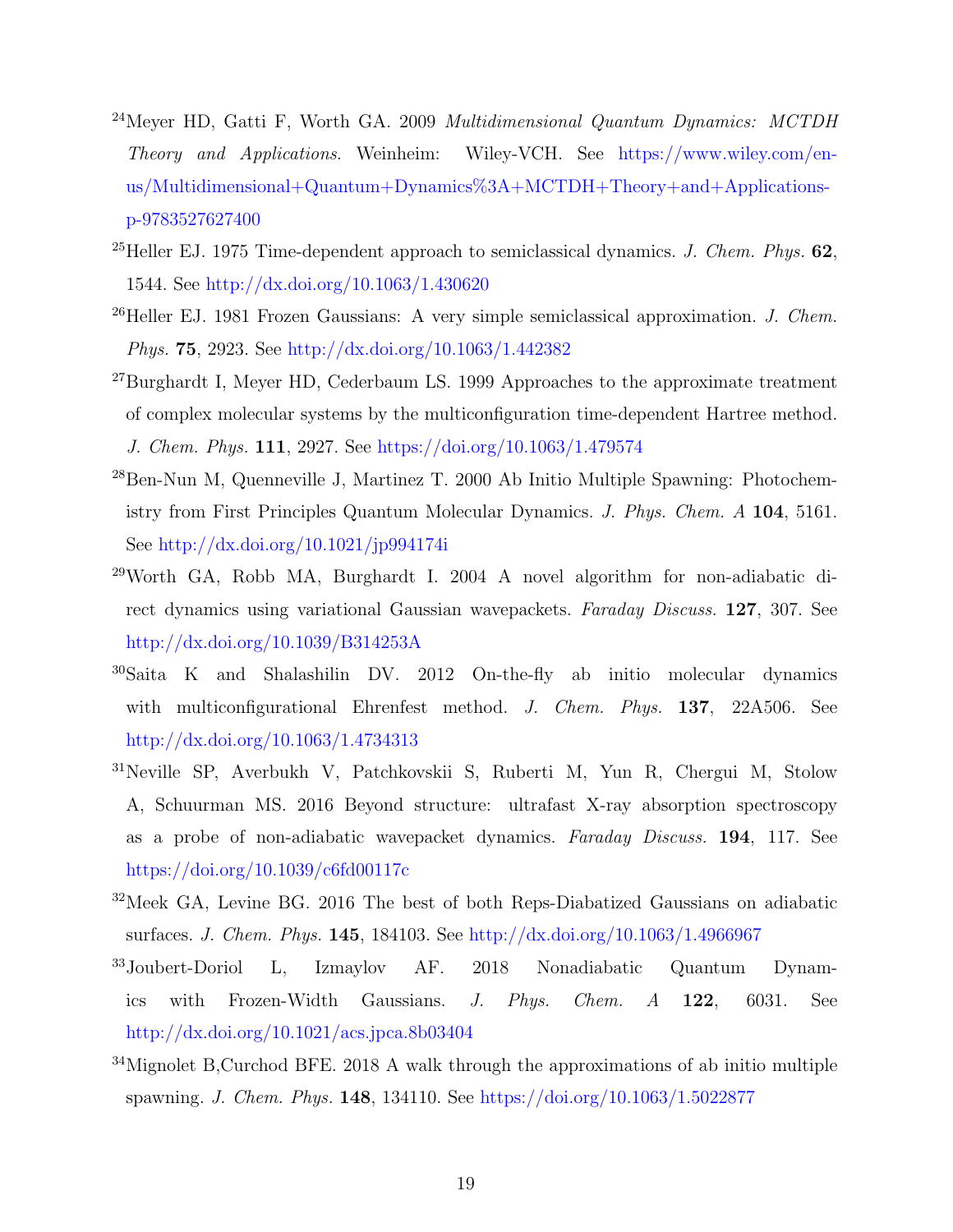- <sup>35</sup>Makhov D V, Symonds C, Fernandez-Alberti S, Shalashilin DV. 2017 Ab initio quantum direct dynamics simulations of ultrafast photochemistry with Multiconfigurational Ehrenfest approach. Chem. Phys. 493, 200. See <http://dx.doi.org/10.1016/j.chemphys.2017.04.003>
- <span id="page-19-0"></span><sup>36</sup>Richings GW, Polyak I, Spinlove KE, Worth GA, Burghardt I, Lasorne B. 2015 Quantum dynamics simulations using Gaussian wavepackets: the vMCG method. Int. Rev. Phys. Chem. 34, 269. See <http://dx.doi.org/10.1080/0144235X.2015.1051354>
- <span id="page-19-1"></span><sup>37</sup>Xie C, Malbon CL, Yarkony DR, Guo H. 2017 Dynamic mapping of conical intersection seams: A general method for incorporating the geometric phase in adiabatic dynamics in polyatomic systems. J. Chem. Phys. 147, 044109. See <https://doi.org/10.1063/1.4990002>
- <span id="page-19-2"></span><sup>38</sup>Meek GA, Levine BG. 2016 Wave function continuity and the diagonal Born-Oppenheimer correction at conical intersections J. Chem. Phys. 144, 184109. See <http://dx.doi.org/10.1063/1.4948786>
- <span id="page-19-3"></span><sup>39</sup>Fedorov DA,Levine BG. 2019 A discontinuous basis enables numerically exact solution of the Schrödinger equation around conical intersections in the adiabatic representation. J. Chem. Phys. 150, 054102. See <https://doi.org/10.1063/1.5058268>
- <span id="page-19-4"></span> $^{40}$ Köppel H. 2004. Diabatic Representation: Methods for the Construction of Diabatic Electronic States in Conical Intersections, 15, 175-204. Singapore: World Scientific. See [https://doi.org/10.1142/9789812565464](https://doi.org/10.1142/9789812565464_0004)<sub>-0004</sub>
- <span id="page-19-5"></span> $^{41}$ Köppel H, Schubert B. 2006 The concept of regularized diabatic states for a general conical intersection. Mol. Phys. 104, 1069. See <https://doi.org/10.1080/00268970500417937>
- <span id="page-19-6"></span><sup>42</sup>Richings GW, Worth GA. 2017 Multi-state non-adiabatic direct-dynamics on propagated diabatic potential energy surfaces. Chem. Phys. Lett. 683, 606. See <https://doi.org/10.1016/j.cplett.2017.03.032>
- <span id="page-19-7"></span><sup>43</sup>Fernandez-Alberti S, Makhov DV, Tretiak S, Shalashilin DV. 2016 Non-adiabatic excited state molecular dynamics of phenylene ethynylene dendrimer using a multiconfigurational Ehrenfest approach. Phys. Chem. Chem. Phys. 18, 10028. See <http://dx.doi.org/10.1039/C5CP07332D>
- <span id="page-19-9"></span><sup>44</sup>Joubert-Doriol L, Sivasubramanium J, Ryabinkin IG, Izmaylov AF. 2017 Topologically correct quantum nonadiabatic formalism for on-the-fly dynamics. J. Phys. Chem. Lett.  $8$ , 452. See <http://dx.doi.org/10.1021/acs.jpclett.6b02660>
- <span id="page-19-8"></span><sup>45</sup>Joubert-Doriol L, Izmaylov AF. 2018 Variational nonadiabatic dynamics in the moving crude adiabatic representation: Further merging of nuclear dynamics and electronic struc-